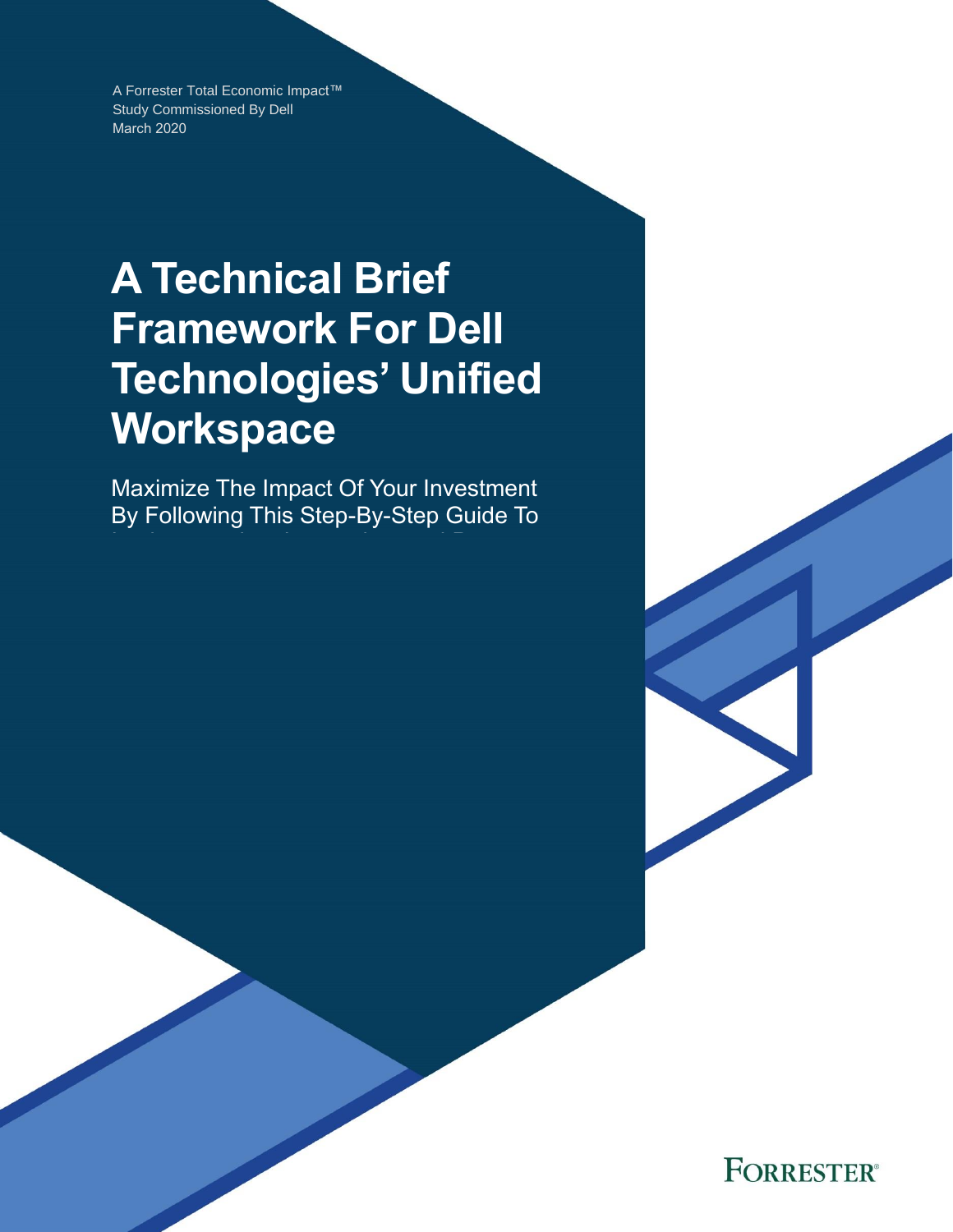# **Table Of Contents**

| <b>Executive Summary</b>                                           | 3  |
|--------------------------------------------------------------------|----|
| Phase 1: Pre-Planning                                              | 5  |
| <b>Phase 2: Modern Management Readiness Assessment</b>             | 7  |
| <b>Phase 3: Infrastructure And Business Integration Assessment</b> | 10 |
| <b>Phase 4: Roadmap Development</b>                                | 12 |
| <b>Phase 5: Implementation And Process Automation</b>              | 17 |
| <b>Appendix A: Methodology</b>                                     | 20 |
| <b>Appendix B: Demographics</b>                                    | 21 |
|                                                                    |    |

**Project Director:** Tarun Avasthy, Senior Market Impact Consultant

#### ABOUT FORRESTER CONSULTING

Forrester Consulting provides independent and objective research-based consulting to help leaders succeed in their organizations. Ranging in scope from a short strategy session to custom projects, Forrester's Consulting services connect you directly with research analysts who apply expert insight to your specific business challenges. For more information, visit forrester.com/consulting.

© 2020, Forrester Research, Inc. All rights reserved. Unauthorized reproduction is strictly prohibited. Information is based on best available resources. Opinions reflect judgment at the time and are subject to change. Forrester®, Technographics®, Forrester Wave, RoleView, TechRadar, and Total Economic Impact are trademarks of Forrester Research, Inc. All other trademarks are the property of their respective companies. For additional information, go to forrester.com.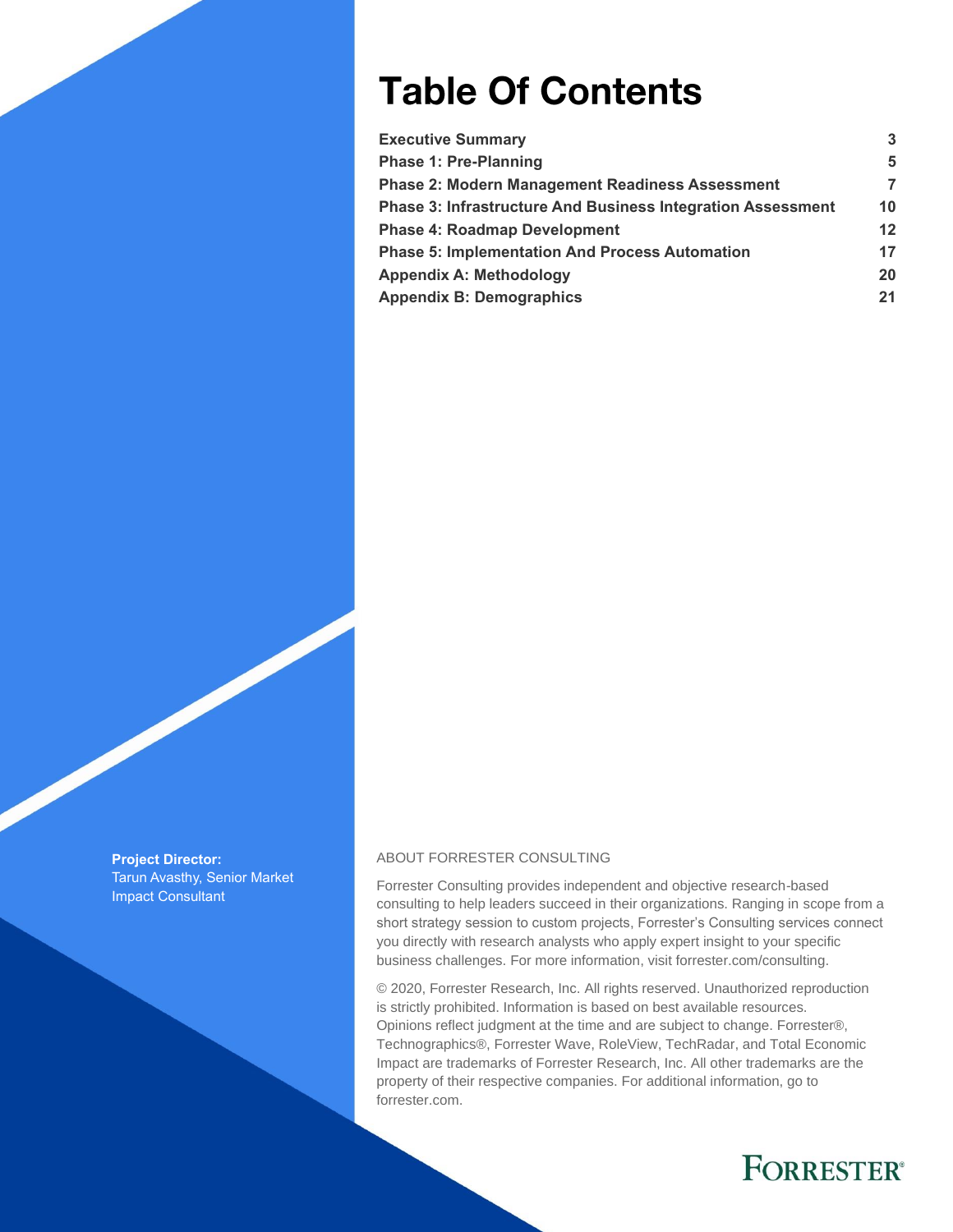### <span id="page-2-0"></span>**Executive Summary**

The end user computing industry has reached an important time in its history. For the first time, modern PC management, mobility, Zero Trust security, and virtualization are coalescing to deliver the world's first digital workspace solutions. The world of any app, any device, and any location is finally here. Enterprises understand that this new digital capability will bring enormous benefits, including enhanced productivity, simplified management, reduced costs, and enhanced security. Today, most IT decision makers are now planning to radically transform their end user computing environments with digital workspaces in the upcoming years.

Despite the enthusiasm, however, the question remains: how should companies go about adopting a modern, secure digital workspace to maximize the value from their investments?

This Technical Brief answers that question by bringing your organization through five phases of digital workspace implementation

- › Phase 1: Pre-planning
- › Phase 2: Modern management readiness assessment
- › Phase 3: Infrastructure and business integration assessment
- › Phase 4: Roadmap development
- › Phase 5: Implementation and process automation

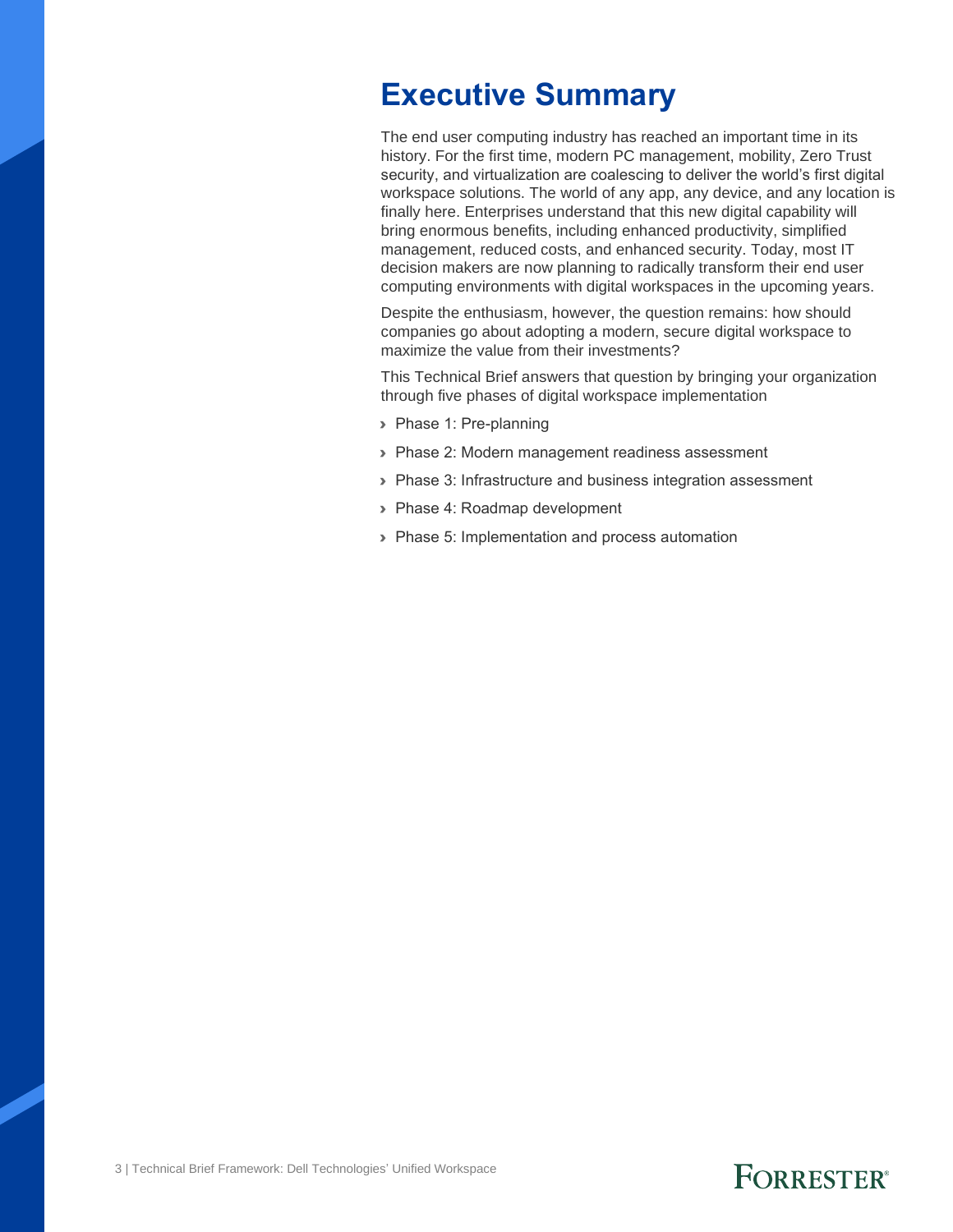### Technical Brief Framework And Methodology

This Technical Brief compliments financial analysis and thought leadership studies conducted by Forrester for Dell on Workforce Enablement solutions. In March 2020, Dell commissioned Forrester Consulting to outline an implementation guide for adopting Digital Workspace in order to maximize the financial gains from an investment in Workforce Enablement. Forrester conducted an online survey with 232 VP or Director level respondents in Australia, India, UK and US with good knowledge of the current Digital Workspace potential, environment and technical capabilities at their organization. From the information provided in the survey, Forrester has constructed a Technical Brief framework for those organizations considering implementing Dell Technologies' Unified Workspace. The objective of the framework is to identify the benefit, flexibility, and challenges that affect the investment decision and evaluate ultimately the financial and technical impact that Dell Technologies' Unified Workspace can have on an organization

#### DISCLOSURES

.

Readers should be aware of the following:

This study is commissioned by Dell and delivered by Forrester Consulting. It is not meant to be used as a competitive analysis.

Forrester makes no assumptions as to the potential implementation path relevant to a specific organization. Forrester strongly advises that readers to evaluate their own readiness to determine the appropriateness of an implementation in Dell's Unified Workspace.

Dell reviewed and provided feedback to Forrester, but Forrester maintains editorial control over the study and its findings and does not accept changes to the study that contradict Forrester's findings or obscure the meaning of the study.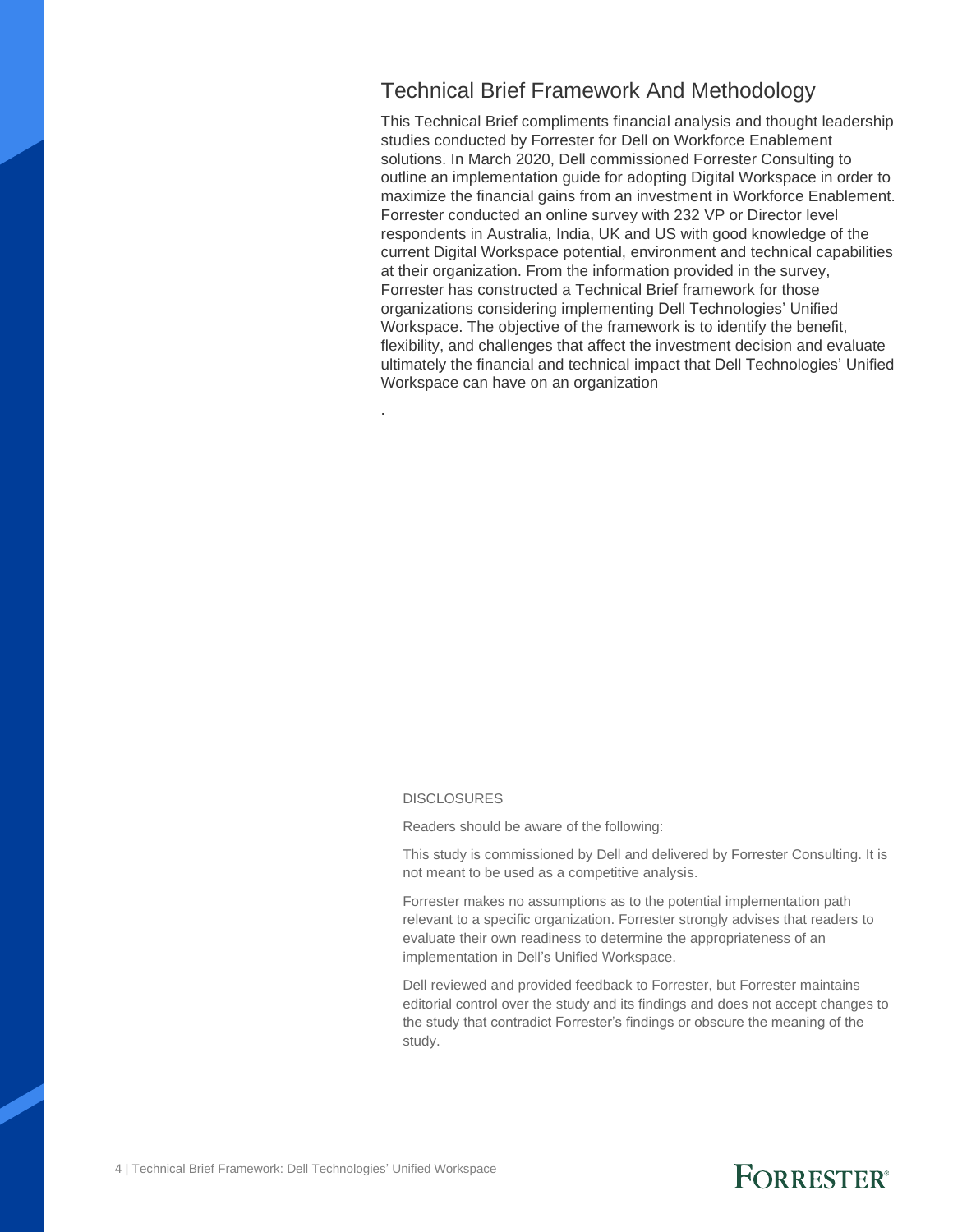## <span id="page-4-0"></span>**Phase 1: Pre-Planning**

This is the first stage of the journey to digital workspace and its financial impact, and it involves building a broad timeline of implementation as well as identification of key digital workspace goals and how they map to key financial outcomes within your organization. In this stage you will:

- › **Gather key stakeholders**. The move to digital workspace affects multiple groups in your IT organization, including professionals in client, networking, applications, identity, security, and more. You need to map out how the digital workspace integrates across all of these areas. Be sure to include business leaders in this initial discussion, especially those who are in charge of business processes that could benefit from automation, such as HR, CRM, or ERP workflows.
- › **Map stakeholders to impact and outcomes.** In discussions with business leaders, understand what key operational priorities that have for the upcoming fiscal year and how they anticipate executing on those goals. Understanding the role of technology and how they are justifying the investment can help prioritize the timing and scope of the initiative.
- › **Build a project timeline**. Before building a detailed roadmap for implementing modern management and digital workspace, start by building a project timeline that's broader in scope. We have illustrated a sample project timeline below (see Figure 1).
- › **Conduct research on employee needs.** An important element of digital workspace success is aligning it to help improve the employee experience (EX). Central to this is understanding what the key challenges and barriers to success are that they face. At a bare minimum, we recommend fielding a survey to employees to understand their computing needs, frustrations, and desires. More in-depth qualitative analysis, such as employee journey mapping or design thinking will likely yield better results and anchor your transformation to tangible employee needs.
- › **Identity key processes that could impact timelines.** There are key change processes you'll want to outline before beginning your journey, including approvals, necessary sign-offs, and need-to-know individuals and departments (see Figure 2).
- › **Develop a plan for change management and adoption.** Most IT organizations are not currently working with HR leaders to develop a change management strategy for the eventual adoption of the digital workspace. And that's a mistake. You need to actively plan in advance for how you will drive adoption of the digital workspace, particularly in key employee productivity workflows. Organizations that are more advanced will have these processes already in place, while those that don't will have to spend more time researching, designing, and implementing solutions with a people-first focus.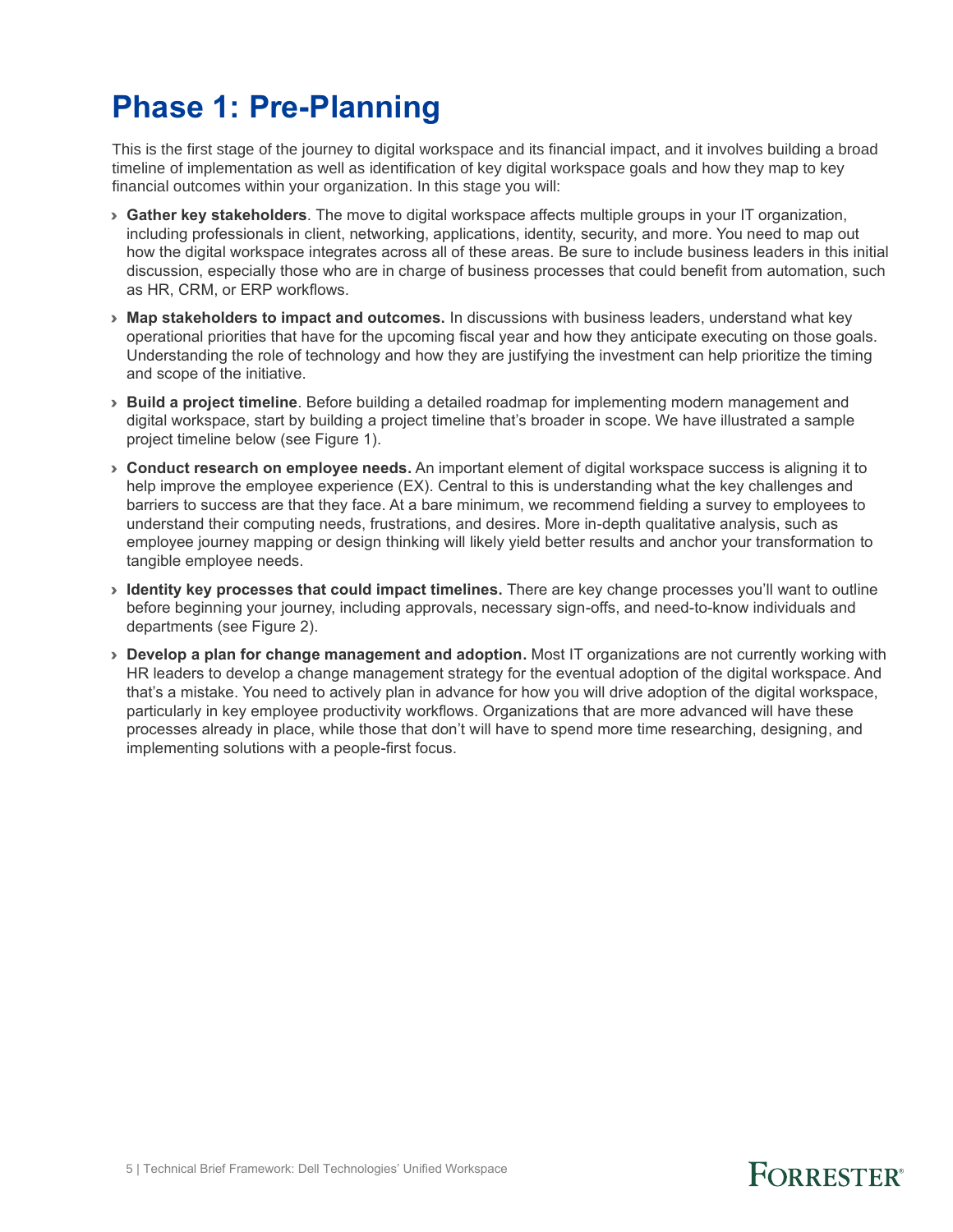#### **Figure 1: Project Timeline For Digital Workspace Adoption**



#### **Figure 2: Pre-Planning Checklist For Digital Workspace Adoption**

|                   | <b>Complete The Pre-Planning Checklist</b> |                                                                                                                                                                                                                                                                                                             |        |  |  |  |
|-------------------|--------------------------------------------|-------------------------------------------------------------------------------------------------------------------------------------------------------------------------------------------------------------------------------------------------------------------------------------------------------------|--------|--|--|--|
|                   |                                            | Have you                                                                                                                                                                                                                                                                                                    | Answer |  |  |  |
|                   | <b>Stakeholder</b><br>Engagement           | Identified key LOB leaders to bring into initial discussions?<br>Identified owners of key processes you want to automate?<br>Appointed a leader of the project?<br>Identified a key security stakeholder to drive project acceptance?<br>Appointed an employee representative to serve on the project team? |        |  |  |  |
| 一                 | <b>Employee Needs</b>                      | Surveyed employees on challenges at work?<br>Conducted employee journey mapping sessions?<br>Developed a good understanding of how employees would like to improve their PC<br>experience?                                                                                                                  |        |  |  |  |
| $\curvearrowleft$ | <b>Solution Visioning</b>                  | Conducted market research on key industry trends?<br>Contacted in-house vendors to understand their approach to digital workspace?<br>Developed a short list of potential vendor solution(s)?<br>Interviewed peers in the industry?                                                                         |        |  |  |  |
|                   | <b>Timeline</b>                            | Developed a general roadmap for the project?<br>٠<br>Appointed a project manager for project?                                                                                                                                                                                                               |        |  |  |  |
|                   | Financing                                  | Have you secured budget for the project?<br>$\sim$                                                                                                                                                                                                                                                          |        |  |  |  |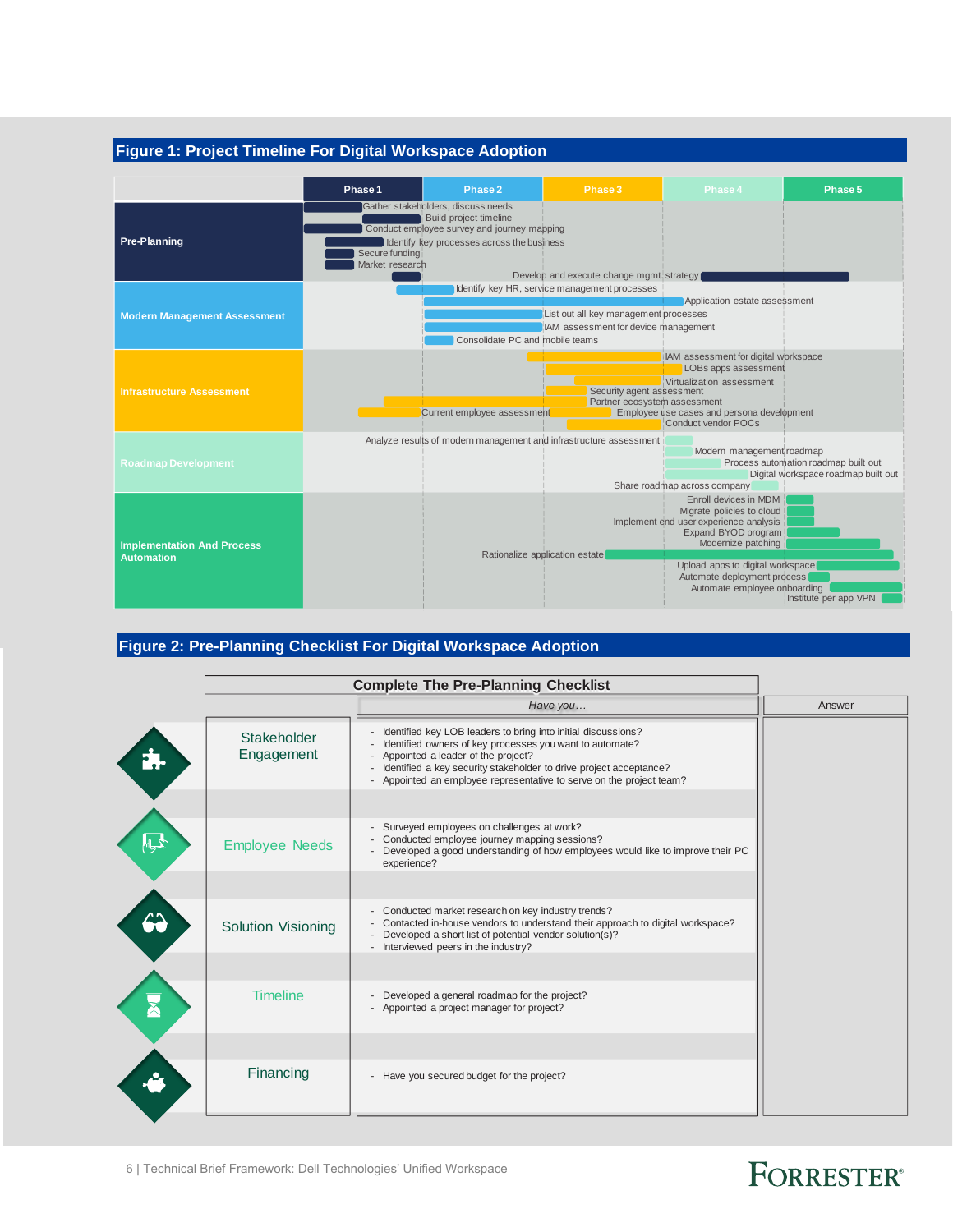## <span id="page-6-0"></span>**Phase 2: Modern Management Readiness Assessment**

As the foundation of the digital workspace, cloud-based unified endpoint management (UEM) is a critical technology to understand and implement as part of the digital workspace journey. However, most organizations are not using cloud-based management for their employees' PCs and are often just getting started on their cloud migration. Our study showed that businesses are divided into three separate camps:

- › **Those who manage PCs with traditional client management**. Eighteen percent of technology decision makers in our survey said that they use on-premises PC management technology to primarily manage their fleet. These organizations still leverage traditional client management agents, imaging, group policy object (GPO) enforcement, etc.
- › **Those who manage their entire PC environment from the cloud**. Nineteen percent of technology decision makers in our survey said that they use the cloud only to manage their PC environment. This includes tools such as Citrix Endpoint Manager, Google Management Suite, Microsoft Intune, and VMware Workspace ONE.
- › **Those who utilize a mix of on-premises and cloud PC management**. Most organizations (51%) are somewhere in between on-premises and cloud-based management. That means they will use the cloud for some workloads, such as basic updates, passcode settings, and compliance. They'll rely on traditional techniques like scripting and imaging for other use cases.

### Assess Your Modern Management Readiness

Moving to cloud-based PC management requires that organizations modernize many technologies and processes (see Figure 3). Getting an idea of which of these areas are mature and immature in your organization will help determine what steps your organization should take to begin the process of adopting a digital workspace. Specifically, ask yourself these questions as you assess your level of cloud-management maturity (see Figure 4):

- › **What percentage of your apps are modern vs. legacy?** The move to cloud management is highly correlated with a modern application environment. Cloud managed environments are 15% more likely to have 11 or more web-based apps, 21% more likely to have 11 or more third-party software-as-a-service (SaaS) apps, and 10% less likely to rely on outdated productivity suites, such as Office 2016.
- › **What are your standard management techniques?** Knowing the ins and outs of device management for both traditional and mobile endpoints is critical. Salient details include relevant configuration policies, imaging requirements, policy restrictions, vendor relationships, and patching processes. Cloud management environments are more likely to automate key processes like PC hardware procurement, deployment, and ongoing management.
- › **Are users identities stored in the cloud or on-premises?** Many of the benefits of modern management and digital workspaces depend on unifying identity and device management. Cloud-only environments are 24% more likely to have Azure Active Directory, 15% more likely to use Google Identity, and 5% *less* likely to use on-premises identity access management (IAM) tools. While digital workspace integration is possible in an onpremises IAM environment, many of the downstream benefits of process automation are difficult to accrue without cloud-based IAM.
- › **How many tools do you use today to manage employee devices?** Just 19% of organizations manage both traditional and mobile endpoints from a single console. In fact, 29% use two consoles, 22% use three consoles, and 14% use six or more! Delivering a digital workspace will (in most cases) require a convergence of multiple endpoint management platforms to deliver a consistent experience to employees.
- › **How is your end user computing team organized?** Cloud-managed environments are the most likely to have unified desktop and mobile teams to drive modern management adoption. They're also more likely to have digital experience teams to drive EX transformation.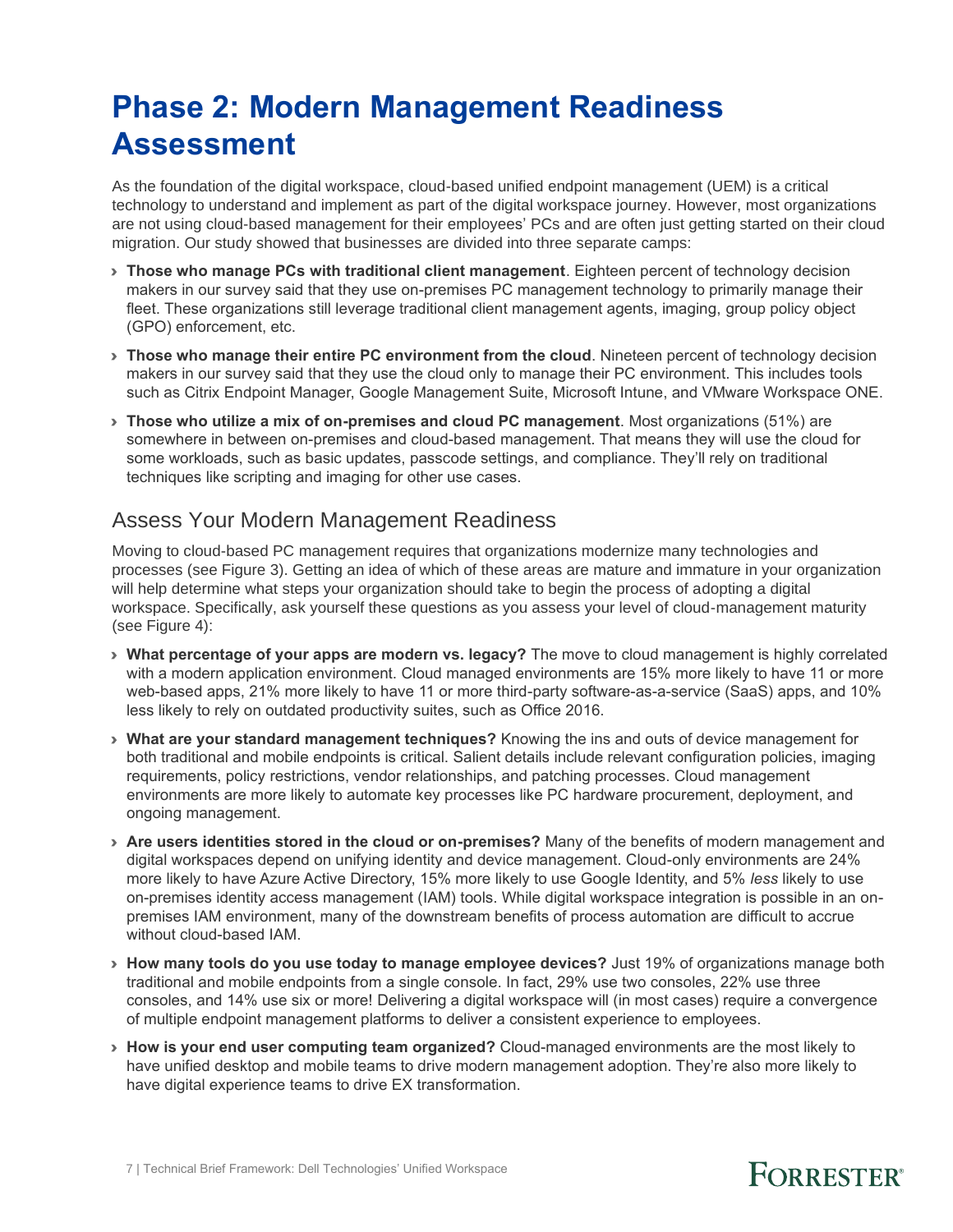› **What technology and business processes are most critical to employees?** A significant benefit of modern management is its ability to simplify or automate key technology and business processes to improve digital experience or reduce costs. Technology leaders of modern management environments are also 12% more likely to have worked much closer with HR teams to redesign key employee workflows with modern management.

|                                                                 |     | <b>Traditional Client</b> |                                |                          |
|-----------------------------------------------------------------|-----|---------------------------|--------------------------------|--------------------------|
|                                                                 |     | Management                | % More Likely                  | <b>Modern Management</b> |
|                                                                 | All |                           | <b>APPLICATION ENVIRONMENT</b> |                          |
| % of respondents with 11 or more of the following app types:    |     |                           |                                |                          |
| Web-based apps                                                  | 77% | 74%                       | 15%                            | 89%                      |
| Third-party cloud SaaS                                          | 63% | 55%                       | 21%                            | 76%                      |
| CRM tools (SFDC, SAP, etc.)                                     | 85% | 86%                       | $-10%$                         | 76%                      |
| % of respondents with the following productivity suite:         |     |                           |                                |                          |
| Office 365                                                      | 53% | 60%                       | $-11%$                         | 49%                      |
| Google G Suite                                                  | 10% | 10%                       | 3%                             | 13%                      |
| Office 2016 or earlier                                          | 3%  | 10%                       | $-10%$                         | 0%                       |
| A combo of Microsoft and Google                                 | 32% | 19%                       | 19%                            | 38%                      |
|                                                                 | All |                           | <b>CLOUD MIGRATION</b>         |                          |
| % of respondents who run these workloads in public cloud:       |     |                           |                                |                          |
| Productivity apps                                               | 35% | 36%                       | 6%                             | 42%                      |
| Content apps                                                    | 30% | 29%                       | 7%                             | 36%                      |
| LOB apps                                                        | 24% | 17%                       | 10%                            | 27%                      |
| % of respondents using:                                         |     |                           |                                |                          |
| Microsoft Azure Active Directory                                | 70% | 52%                       | 24%                            | 76%                      |
| Google Cloud Identity                                           | 57% | 52%                       | 15%                            | 67%                      |
| On-premises identity tools                                      | 29% | 29%                       | $-5%$                          | 24%                      |
| OKTA                                                            | 19% | 17%                       | 3%                             | 20%                      |
|                                                                 | All |                           | <b>WORKFORCE DYNAMICS</b>      |                          |
| % of employees who:                                             |     |                           |                                |                          |
| Are tech savvy                                                  | 62% | 62%                       | 9%                             | 71%                      |
| Want access to info wherever they are                           | 57% | 45%                       | 17%                            | 62%                      |
| Are highly mobile                                               | 52% | 50%                       | 6%                             | 56%                      |
| Outside of the main HQ                                          | 64% | 47%                       | 29%                            | 76%                      |
| Free to choose different device form factors                    | 57% | 48%                       | 16%                            | 64%                      |
|                                                                 | All |                           | <b>SERVICE DESK</b>            |                          |
| % of respondents who agree:                                     |     |                           |                                |                          |
| Employees call our help desk agents via phone                   | 13% | 21%                       | $-10%$                         | 11%                      |
| Employees engage with a chatbot with minimal human intervention | 9%  | 10%                       | 6%                             | 16%                      |

#### **Figure 3: Characteristics Of A Success Modern Management Deployment**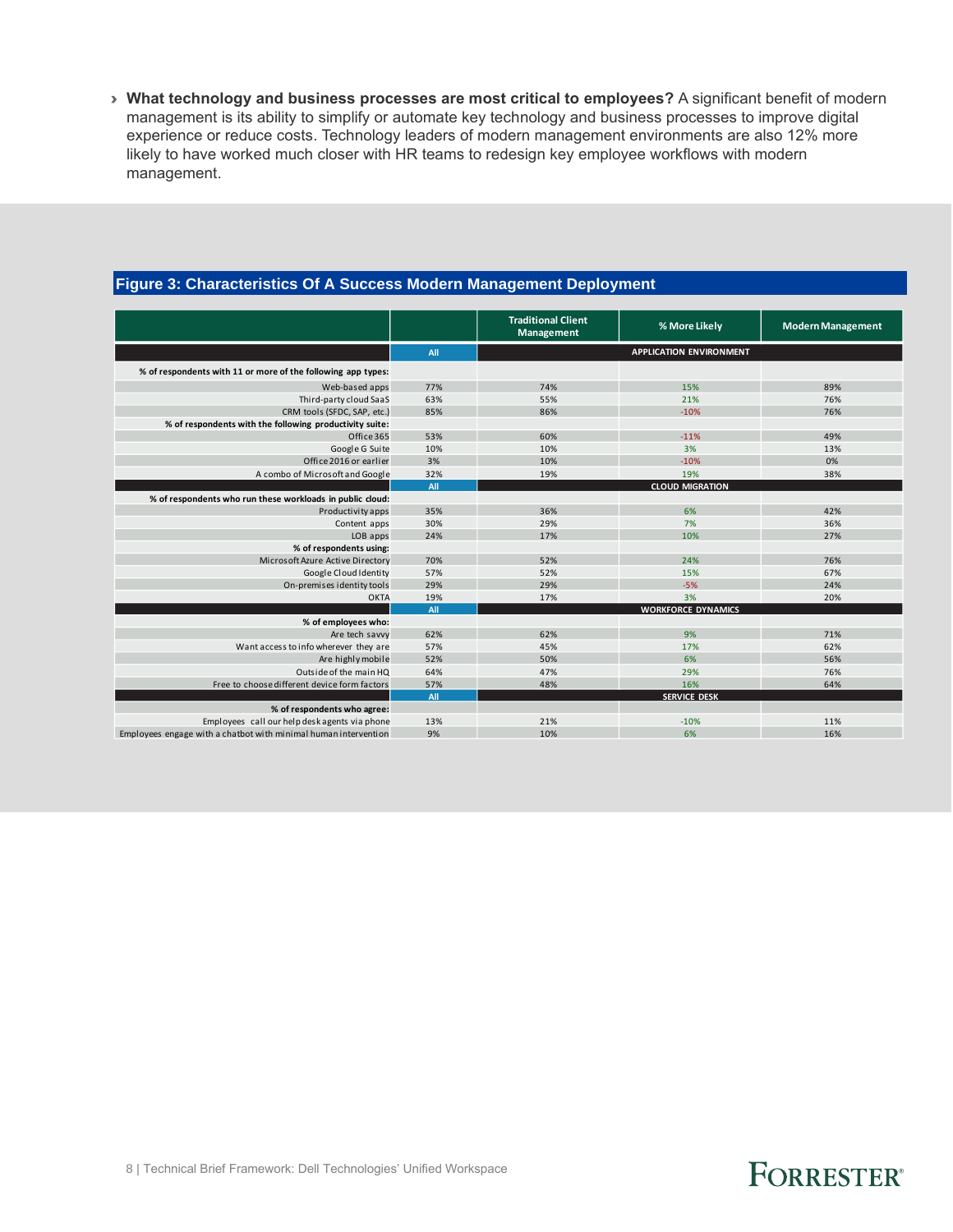### **Figure 4: Modern Management Readiness Assessment Questionnaire**

|                   |               | Point Scale                                                                                                                                                                                                                                                                                                                              |                               | $\overline{\mathbf{c}}$ | $\mathbf{3}$   |                          | $5\phantom{.}$             |  |
|-------------------|---------------|------------------------------------------------------------------------------------------------------------------------------------------------------------------------------------------------------------------------------------------------------------------------------------------------------------------------------------------|-------------------------------|-------------------------|----------------|--------------------------|----------------------------|--|
| <b>Categories</b> |               | <b>Options</b>                                                                                                                                                                                                                                                                                                                           | <b>Completely</b><br>disagree | Somewhat<br>disagree    | <b>Neither</b> | <b>Somewhat</b><br>agree | <b>Completely</b><br>agree |  |
|                   |               | We have transitioned a majority of employee-facing apps to SaaS.                                                                                                                                                                                                                                                                         |                               |                         |                |                          |                            |  |
| <b>Technology</b> |               | We store user identities into the cloud (e.g., AAD, OKTA, etc.).                                                                                                                                                                                                                                                                         |                               |                         |                |                          |                            |  |
| $(0-40)$          |               | We have a process for modernizing our key legacy apps.                                                                                                                                                                                                                                                                                   |                               |                         |                |                          |                            |  |
|                   |               | We only have one management console to manage all employee devices.                                                                                                                                                                                                                                                                      |                               |                         |                |                          |                            |  |
| Ę                 |               | We have a standard operating environment and have a good process around<br>image creation and management.                                                                                                                                                                                                                                |                               |                         |                |                          |                            |  |
|                   |               | We know exactly what GPOs we use and don't have any extra.                                                                                                                                                                                                                                                                               |                               |                         |                |                          |                            |  |
|                   |               | We have a good process for managing PC updates and patches.                                                                                                                                                                                                                                                                              |                               |                         |                |                          |                            |  |
|                   |               | Our inventory of devices, models, and Windows version is up-to-date and<br>accurate.                                                                                                                                                                                                                                                     |                               |                         |                |                          |                            |  |
| <b>Operations</b> |               | We have a well-documented IT change process.                                                                                                                                                                                                                                                                                             |                               |                         |                |                          |                            |  |
| $(0-25)$          |               | IT leaders collaborate frequently with business leaders in other departments.                                                                                                                                                                                                                                                            |                               |                         |                |                          |                            |  |
|                   |               | Service desk requests are highly automated.                                                                                                                                                                                                                                                                                              |                               |                         |                |                          |                            |  |
|                   |               | Desktop, mobile, and procurement teams are unified.                                                                                                                                                                                                                                                                                      |                               |                         |                |                          |                            |  |
|                   |               | We have identified business processes that could significantly improve with<br>modern management.                                                                                                                                                                                                                                        |                               |                         |                |                          |                            |  |
| People            |               | Our employees are tech savvy.                                                                                                                                                                                                                                                                                                            |                               |                         |                |                          |                            |  |
| $(0-25)$          |               | We have a well-documented change management process for employees.                                                                                                                                                                                                                                                                       |                               |                         |                |                          |                            |  |
|                   |               | Our organization is comfortable taking risks and isn't afraid to fail.                                                                                                                                                                                                                                                                   |                               |                         |                |                          |                            |  |
|                   |               | Our IT team is skilled at communicating the benefits of new technology to<br>employees.                                                                                                                                                                                                                                                  |                               |                         |                |                          |                            |  |
|                   |               | Our employees increasingly demand to work from anywhere with any device.                                                                                                                                                                                                                                                                 |                               |                         |                |                          |                            |  |
| <b>Readiness</b>  | High (60-100) | Organizations with a high level of readiness are ready to begin the journey to modern management now and will be able to complete the journey faster than those that have a low<br>score. These organizations should start working directly with their vendor community, internal stakeholders, and employees to undergo the process.    |                               |                         |                |                          |                            |  |
| Level             | Low (0-59)    | Organizations with a low level of readiness must complete a few more steps before embracing the modern management journey, whether that's coming up with a change<br>management process, modernizing key applications, or developing better inventory capabilities. Modern management is still possible but will take longer to achieve. |                               |                         |                |                          |                            |  |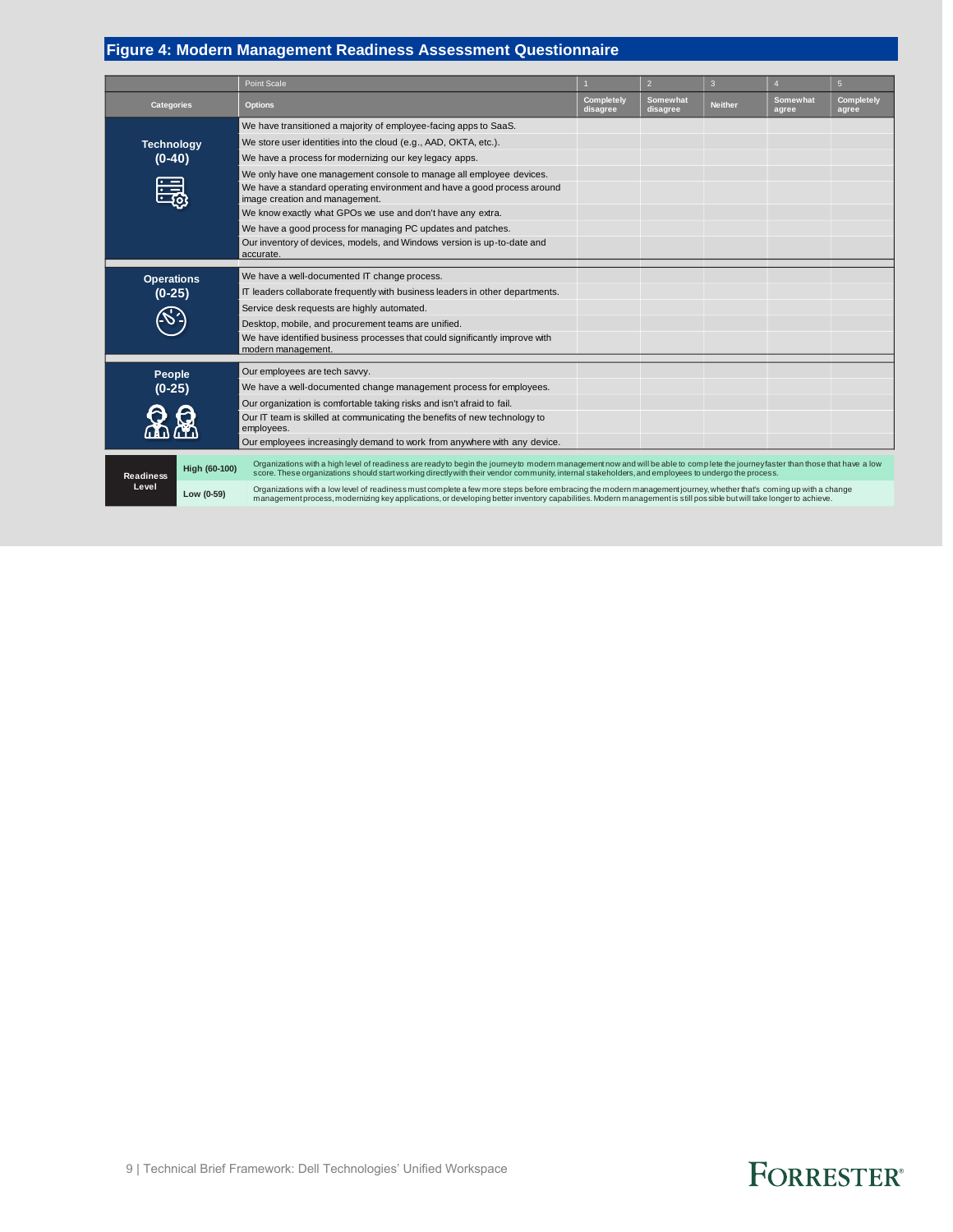## <span id="page-9-0"></span>**Phase 3: Infrastructure And Business Integration Assessment**

Integration is key to ensuring the success of a digital workspace deployment. The unique characteristics of your environment will also affect your roadmap for adopting a digital workspace capability. There are six key integration areas to assess as you begin the pre-stage planning of digital workspace migration (see Figure 5):

- › **Identity and access management.** Mapping out where and how user identities are stored today is a critical integration point as it will affect the level of automation that can occur during the digital workspace deployment. For example, chaining on-premises Active Directory to Azure Active Directory limits out-of-the-box automation capabilities and requires IT to manually configure devices or provide documentation for end users. Using a third-party IAM tool, while possible, introduces additional integration complexity.
- › **Line of business (LOB) apps.** Integrating critical employee-facing business applications within the digital workspace is critical. Identify which applications in the CRM, ERP, HR, and enterprise service management (ESM) departments you'll need to provide support for in the digital workspace.
- › **Security.** Ninety percent of organizations have at least two security agents running on employee PCs, most commonly for threat prevention and detection. The goal with modern management is to reduce the number of security agents without sacrificing security. Look for overlaps between your digital workspace offering and the agents you currently deploy. Third-party malware and anti-virus, for example, are often duplicates of OSprovided technologies.
- › **Desktop and application virtualization.** Thirty-nine percent of technology decision makers say 51% to 75% of their employee-facing apps are virtualized today, and 38% say 51% to 75% of their desktops are virtualized today. Organizations that have a virtualization strategy in place can likely adopt the digital workspace quicker than those with no strategy. Why? Because application rationalization and modernization is one of the most time-consuming steps of the entire process. Understanding your comfort level and experience with virtualization will help you determine how to use virtualization to effectively speed up the migration process.
- › **Partners.** Eighteen percent of technology decision makers say the majority of service desk engagement takes place with an outsourced partner. Map out what partners you leverage for service desk, device management, security, etc., to ensure that you can integrate your digital workspace offering with those partners. In some cases, the partner will already have support for your proposed technologies, but in other cases, you might have to bring expertise in-house or change vendors to ensure a successful integration.
- › **Workforce.** The readiness of your employee base to adopt new technologies will have ramifications on your overall roadmap for digital workspace, as will employees' job functions, mobility, and geographic location. Successful cloud-managed deployments are more likely to have tech savvy users who demand anytime, anywhere access to the apps and devices they most commonly work with. If that description doesn't match your user base, you'll have to build more change management time and resources into your roadmap.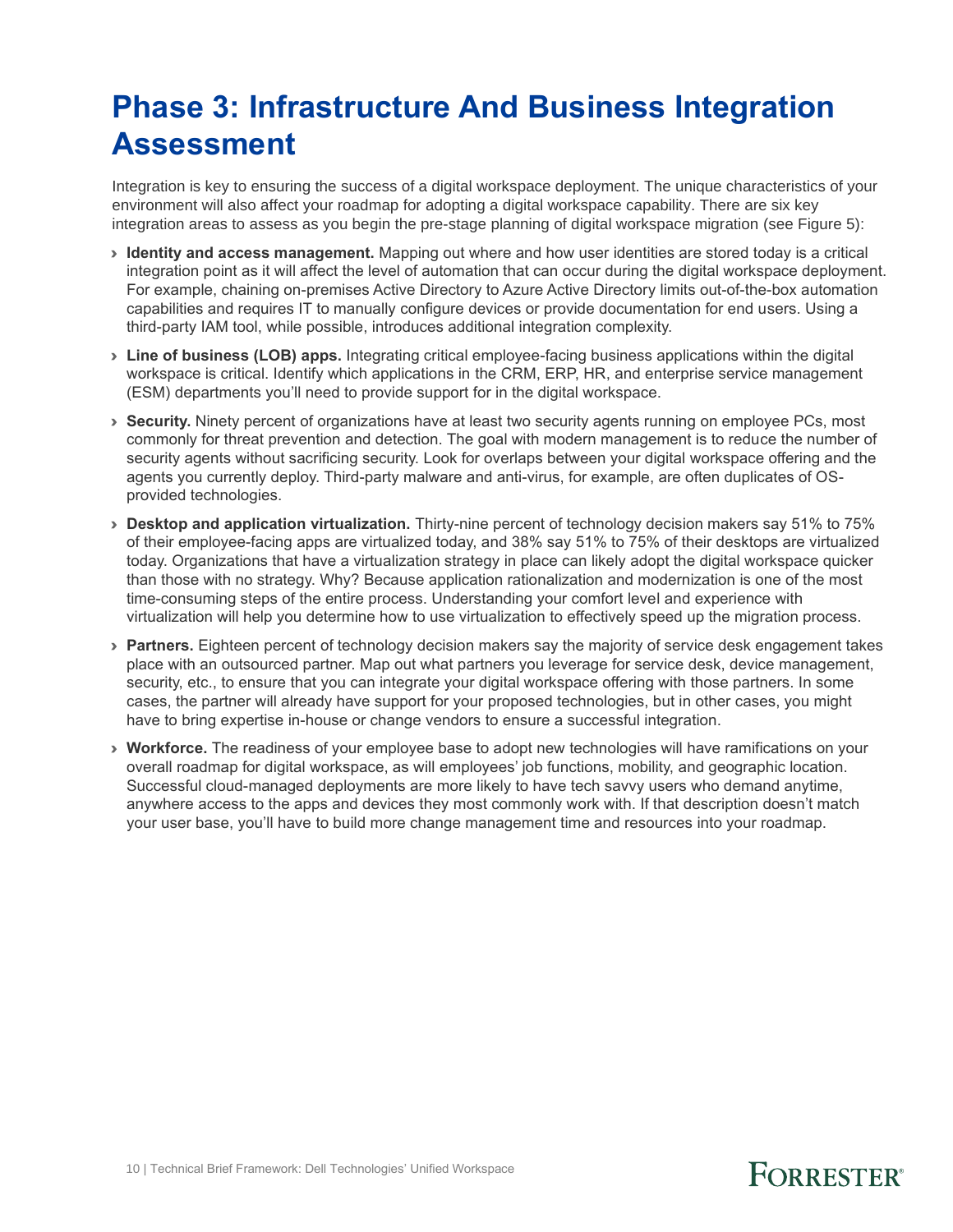### **Figure 5: Infrastructure And Business Integration Assessment**

|                                          |               | <b>Point Scale</b>                                                                                                                                                                                                                                                                                                             |                               | $\overline{2}$       | $\mathbf{3}$   |                   | 5 <sup>5</sup>             |  |  |
|------------------------------------------|---------------|--------------------------------------------------------------------------------------------------------------------------------------------------------------------------------------------------------------------------------------------------------------------------------------------------------------------------------|-------------------------------|----------------------|----------------|-------------------|----------------------------|--|--|
| <b>Categories</b>                        |               | <b>Options</b>                                                                                                                                                                                                                                                                                                                 | <b>Completely</b><br>disagree | Somewhat<br>disagree | <b>Neither</b> | Somewhat<br>agree | <b>Completely</b><br>agree |  |  |
|                                          |               | We leverage a third-party IAM solution for employee-facing workloads.                                                                                                                                                                                                                                                          |                               |                      |                |                   |                            |  |  |
|                                          |               | Employees regularly use large and complex third-party CRM or ERP apps.                                                                                                                                                                                                                                                         |                               |                      |                |                   |                            |  |  |
| <b>Technology Complexity</b><br>$(0-50)$ |               | We rely heavily on an enterprise service management (ESM) for employee self-<br>service.                                                                                                                                                                                                                                       |                               |                      |                |                   |                            |  |  |
|                                          |               | We have a high volume of custom-built Windows applications.                                                                                                                                                                                                                                                                    |                               |                      |                |                   |                            |  |  |
|                                          |               | More than 20% of our users use a virtual apps and/or virtual desktops.                                                                                                                                                                                                                                                         |                               |                      |                |                   |                            |  |  |
|                                          |               | We have more than four security agents running on our endpoint devices.                                                                                                                                                                                                                                                        |                               |                      |                |                   |                            |  |  |
|                                          |               | We allow usage of third-party cloud storage applications.                                                                                                                                                                                                                                                                      |                               |                      |                |                   |                            |  |  |
|                                          |               | We offer BYOD for employee devices, including PCs.                                                                                                                                                                                                                                                                             |                               |                      |                |                   |                            |  |  |
|                                          |               | Employees use mobile devices for work purposes.                                                                                                                                                                                                                                                                                |                               |                      |                |                   |                            |  |  |
|                                          |               | We require usage of VPN to access work materials outside of the office.                                                                                                                                                                                                                                                        |                               |                      |                |                   |                            |  |  |
|                                          |               | Our IT department is decentralized.                                                                                                                                                                                                                                                                                            |                               |                      |                |                   |                            |  |  |
|                                          |               | Our organization is a large, multinational corporation.                                                                                                                                                                                                                                                                        |                               |                      |                |                   |                            |  |  |
| <b>Business Complexity</b><br>$(0-50)$   |               | We must abide by several government regulations which affect the technology we<br>choose.                                                                                                                                                                                                                                      |                               |                      |                |                   |                            |  |  |
|                                          |               | We have a completely outsourced IT operations team.                                                                                                                                                                                                                                                                            |                               |                      |                |                   |                            |  |  |
|                                          |               | We partner with multiple hardware OEM players.                                                                                                                                                                                                                                                                                 |                               |                      |                |                   |                            |  |  |
|                                          |               | Our employees are often on the road and working in a mobile context.                                                                                                                                                                                                                                                           |                               |                      |                |                   |                            |  |  |
|                                          |               | We hire many seasonal workers or contractors to support our full-time employees.                                                                                                                                                                                                                                               |                               |                      |                |                   |                            |  |  |
|                                          |               | We have a well-documented change management process for employees.                                                                                                                                                                                                                                                             |                               |                      |                |                   |                            |  |  |
|                                          |               | The business often contributes significant funds for technology purchasing.                                                                                                                                                                                                                                                    |                               |                      |                |                   |                            |  |  |
|                                          |               | Our business is slow to adapt to change.                                                                                                                                                                                                                                                                                       |                               |                      |                |                   |                            |  |  |
|                                          |               | We have many custom business processes that are well-ingrained in the company.                                                                                                                                                                                                                                                 |                               |                      |                |                   |                            |  |  |
|                                          | High (50-100) |                                                                                                                                                                                                                                                                                                                                |                               |                      |                |                   |                            |  |  |
| Complexity<br>Level                      | Low (0-49)    | Organizations with a high level of complexity will have to build in more time to the roadmap to integrate technologies and processes into the fabric of the business.<br>Organizations with a low level of complexity typically will have an easier time integrating technology and processes into the fabric of the business. |                               |                      |                |                   |                            |  |  |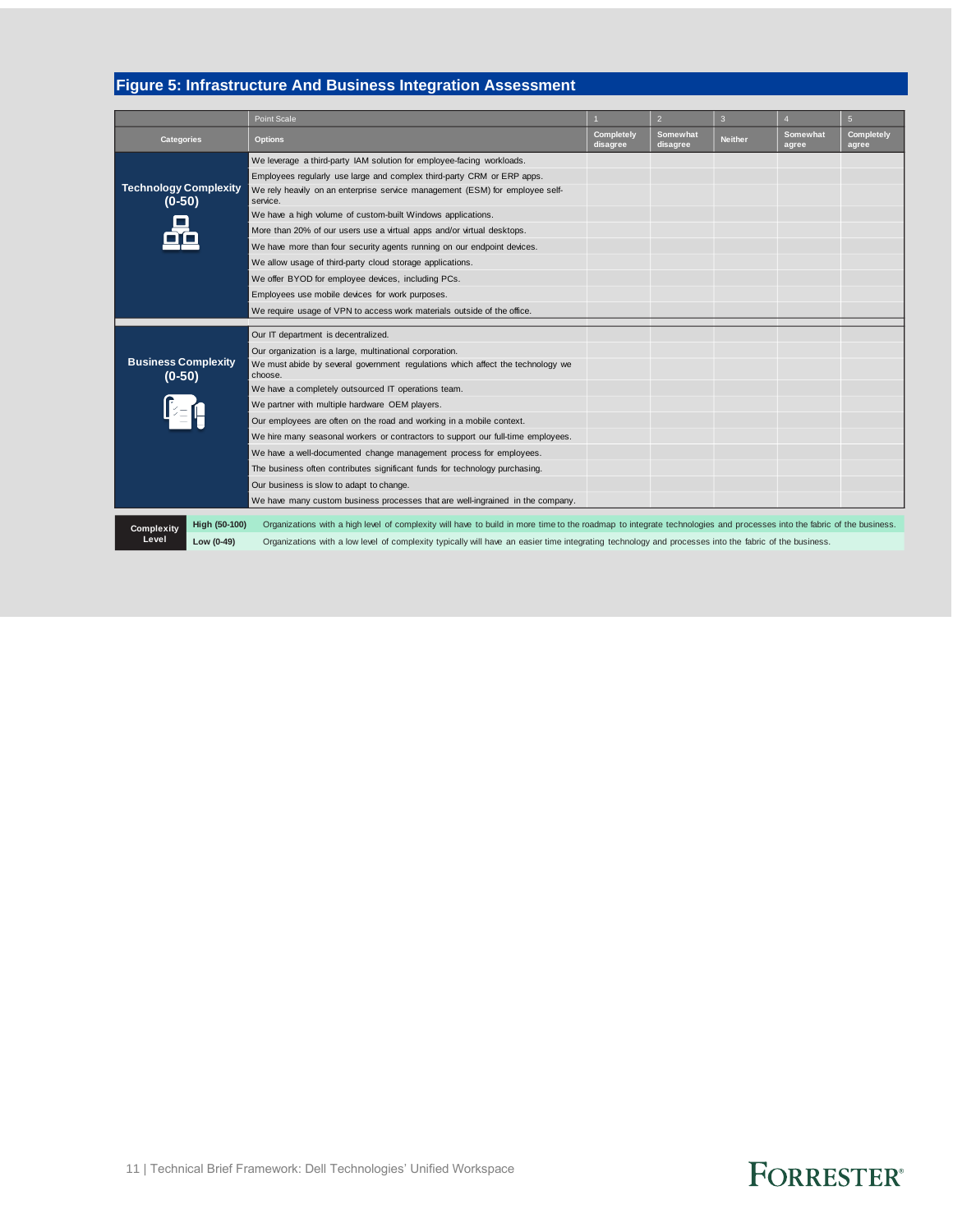## <span id="page-11-0"></span>**Phase 4: Roadmap Development**

The roadmap you develop for implementing a digital workspace will depend on the results of the two assessments above. We have created a scoring mechanism for each of these two areas to help you focus on what is most important as you adopt a unified workspace. Specifically:

- › **The readiness score denotes modern management readiness.** Organizations that are at a low level of readiness will need to take additional steps in order to migrate to modern management and lay the groundwork for digital workspace integration.
- › **The complexity score denotes unique environment considerations.** Highly heterogenous organizations will have different roadmaps than those that work mostly with a single provider. Specific apps, processes, risk tolerances, organizational characteristics, and workforce attitudes will add an additional layer of complexity to the roadmap.

Based on the combination of each of these scores, there are four main types of organizations that will undergo a digital workspace transformation (see Figure 6):

- › **High readiness, low complexity.** These organizations have a high degree of cloud-management readiness and a low degree of heterogeneity in the environment. They leverage mostly SaaS applications and default towards one standard provider across identity, PC management, and mobile management. Examples could be highly cloud-enabled companies that have standardized on Microsoft Azure or Google GCP. The roadmap to digital workspace for this company is shorter, but it focuses on delivering increased value through end user experience analysis.
- › **High readiness, high complexity.** These organizations are in a place where they can realistically manage a heterogeneous computing environment. While they have a complex environment, they have the tools and processes in place to embrace modern management and deliver a digital workspace faster than a company with lower modern management readiness. For example, they may have already migrated users to the cloud or leveraged comanagement for Windows PCs. They also have strong alignment between the business and IT, enabling faster experience improvements and process automation.
- › **Low readiness, high complexity**. These organizations have a low maturity of cloud-based device management but a high degree of heterogeneity in the environment. They default towards heterogeneity in all aspects: device management, application ecosystem, and usage of third-party tools. Employees are globally distributed with a mix of different infrastructures, i.e. Google, Microsoft, Okta, etc. The roadmap for this customer is the longest due to the amount of integration necessary to successfully deploy the digital workspace.
- › **Low readiness, low complexity**. The one-size-fits-all mentality characterizes organizations that have a low maturity for cloud-based PC management but a fairly homogeneous computing environment. Perhaps for regulatory reasons, they may prefer to keep it that way. For example, this company cannot bring user identities into the cloud and prefers to limit device choice to a few select devices and applications. This is a standard operating model for IT, and the majority of the difficult work associated with implementation will involve change management. Working within the confines of regulations will also involve further help from legal teams.

The roadmaps for each of these digital workplace personas will differ slightly (see Figures 7-10). These will show the differences in the roadmaps based on persona types.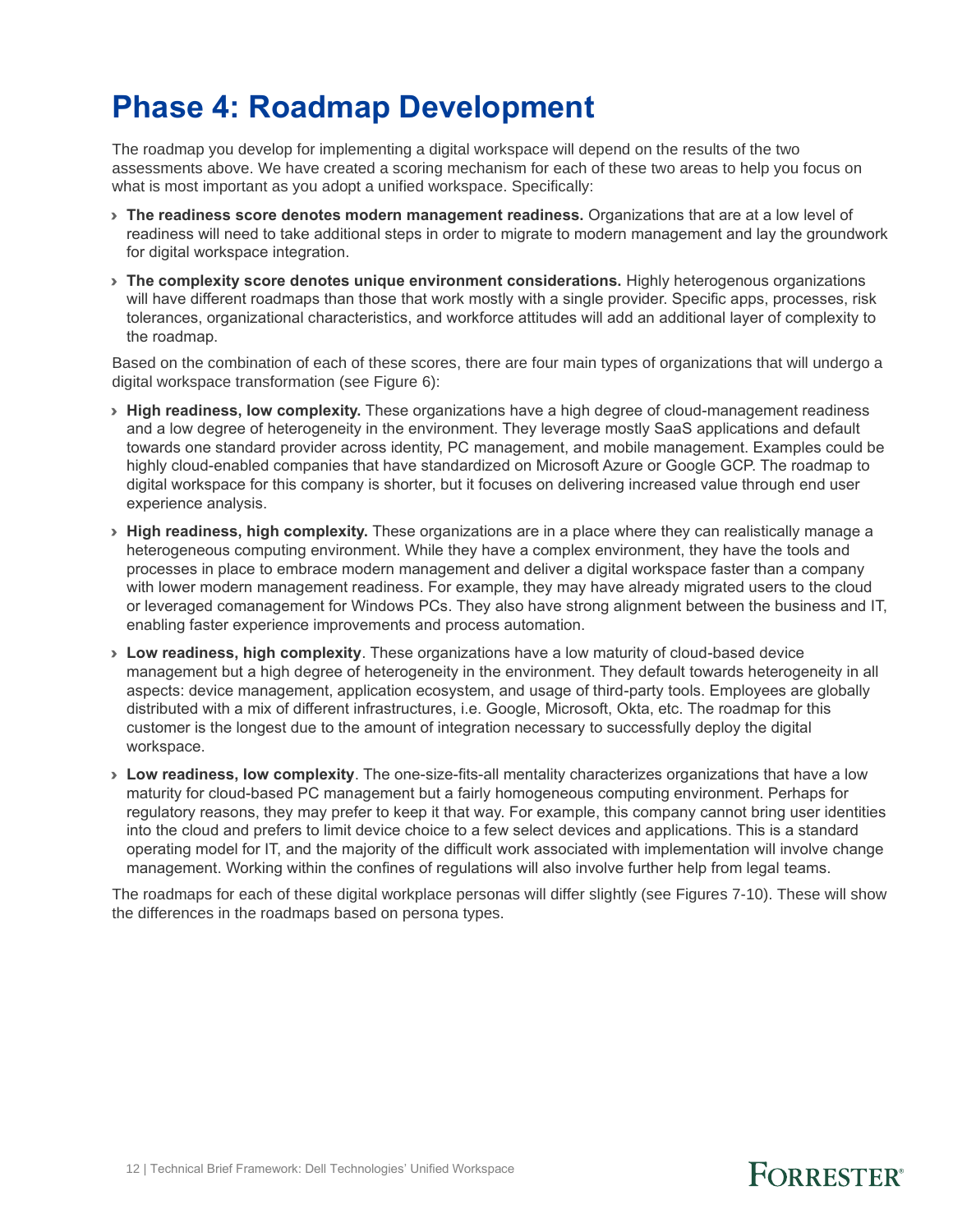#### **Figure 6: The Four Types Of Organizations Undergoing Digital Workspace Transformation**

#### **High Readiness, Low Complexity**

**\*Readiness score: higher than 60 \*Complexity score: less than 50**

**\*Typical characteristics:** mostly SaaS, standardized on a single provider (e.g., Microsoft, Google), strong knowledge of employee need and strong alignment with the business.

**Most difficult implementation phase:** policy unification, deployment automation, end user experience analysis.

**Immediate first steps:** deploy MDM agents, open up BYOD to personally owned devices, ship base image to OEM provider.

**Roadmap length:** six to eight months.

#### **Low Readiness, Low Complexity**

**\*Readiness score: lower than 60 \*Complexity score: lower than 50**

**\*Typical characteristics:** one-to-one operating model, regulatory pressure, homogenous computing model, culture adverse to change.

**\*Most difficult implementation phase:**  regulatory compliance, people change management.

**\*Immediate first step:** liaison with legal teams, unify desktop and mobile teams, conduct employee journey mapping sessions with a focus on business outcome.

**Roadmap length:** 12 months.

#### **High Readiness, High Complexity**

**\*Readiness score: higher than 60 \*Complexity score: less than 50**

**\*Typical characteristics:** Strong appetite for change and strong alignment between business and IT, but many competing third-party solutions for IAM, security, MDM, etc. High amount of legacy applications.

**Most difficult implementation phase:** application rationalization, vendor consolidation.

**\*Immediate first steps:** Conduct vendor portfolio review, assign owners for application rationalization processes, contact owners of application owners that will require integration.

**Roadmap length:** 10 to 12 months.

#### **Low Readiness, High Complexity**

**\*Readiness Score: lower than 60 \*Complexity Score: higher than 50** 

**\*Typical characteristics:** highly heterogenous computing environment, global, many third-party management platforms and services, little alignment between IT and business.

**\*Most difficult implementation phase:** app rationalization, vendor consolidation, IT culture improvements, and stakeholder agreement.

**\*Immediate first steps:** conduct business impact analysis of current PC management practices, develop future digital experience state, inventory apps, systems, tools, etc.

**\*Roadmap length:** 18 months.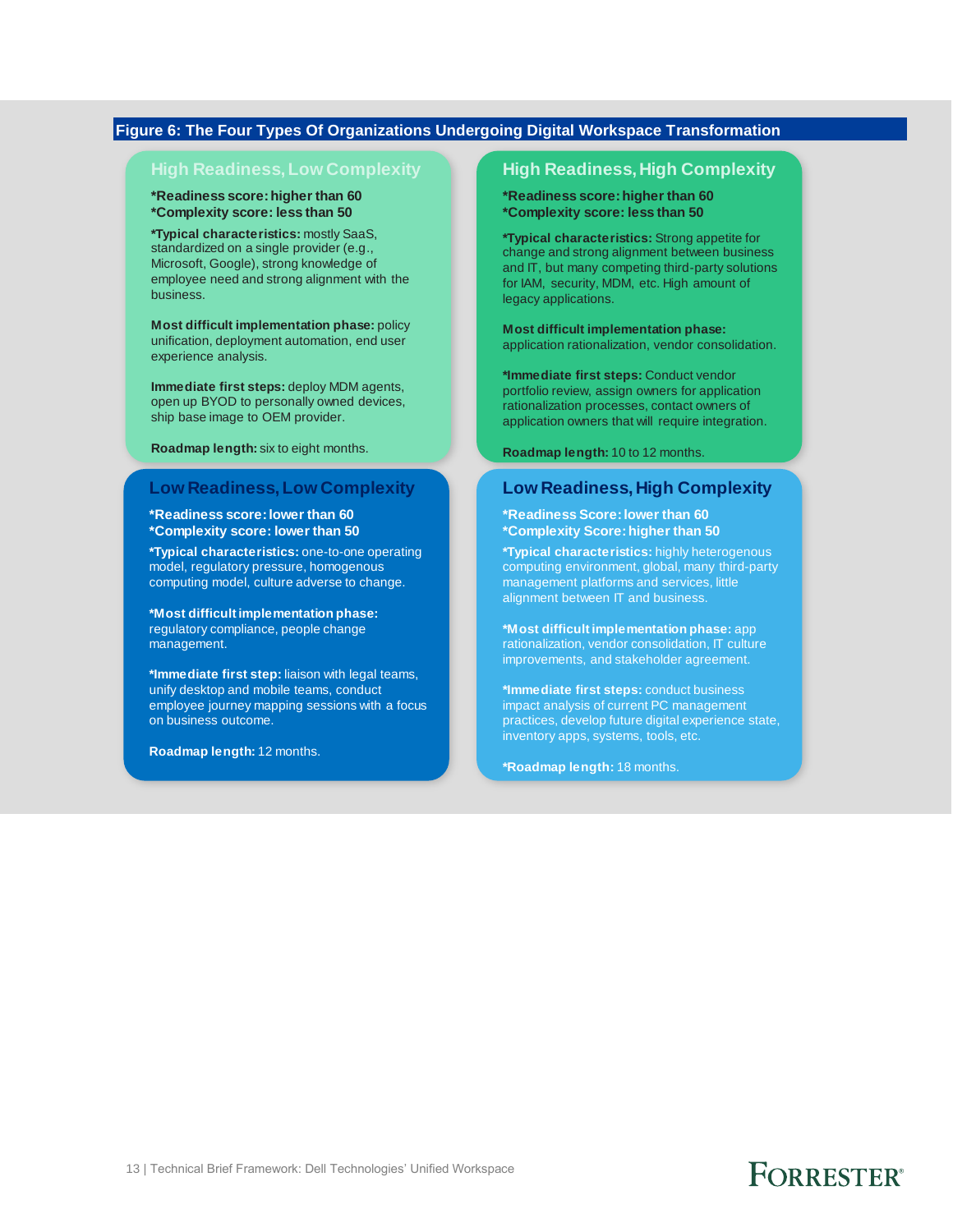#### **Figure 7: Roadmap For High Readiness, High Complexity (12 Months)**

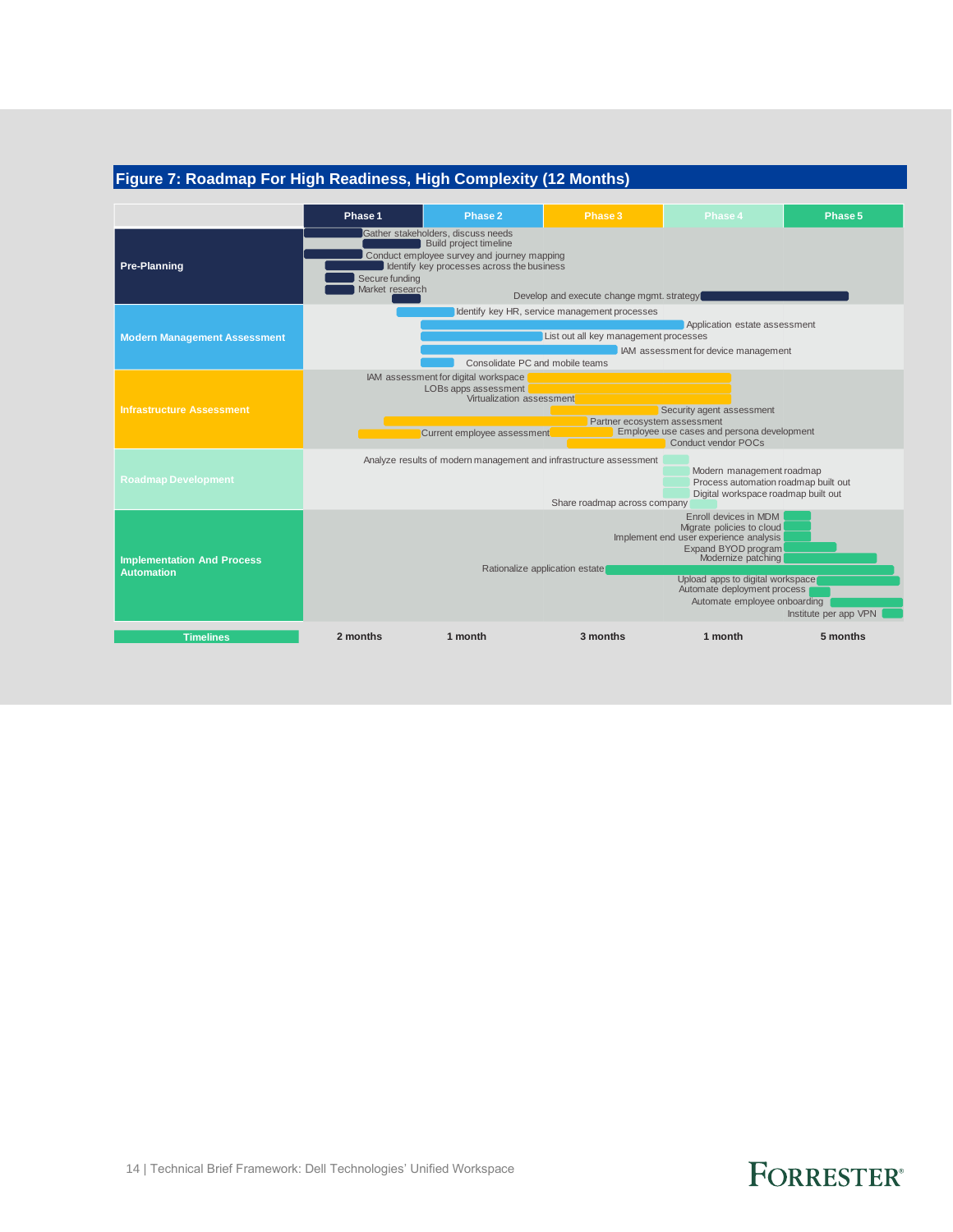### **Figure 8: Roadmap For High Readiness, Low Complexity (Six Months)**

|                                                        | Phase 1                                                                                                                                                                                                                                                                                                 | Phase 2                                                                                                                                                         | Phase 3  | Phase 4 | Phase 5  |  |  |  |  |
|--------------------------------------------------------|---------------------------------------------------------------------------------------------------------------------------------------------------------------------------------------------------------------------------------------------------------------------------------------------------------|-----------------------------------------------------------------------------------------------------------------------------------------------------------------|----------|---------|----------|--|--|--|--|
| <b>Pre-Planning</b>                                    | Gather stakeholders, discuss needs<br>Build project timeline<br>Conduct employee survey and journey mapping<br>Identify key processes across the business<br>Secure funding<br>Market research<br>Develop and execute change mgmt. strategy                                                             |                                                                                                                                                                 |          |         |          |  |  |  |  |
| <b>Modern Management Assessment</b>                    |                                                                                                                                                                                                                                                                                                         | Identify key HR, service management processes<br>Application estate assessment<br>List out all key management processes<br>IAM assessment for device management |          |         |          |  |  |  |  |
| <b>Infrastructure Assessment</b>                       | IAM assessment for digital workspace<br>LOBs apps assessment<br>Virtualization assessment<br>Security agent assessment<br>Partner ecosystem assessment<br>Employee use cases and persona development<br>Conduct vendor POCs                                                                             |                                                                                                                                                                 |          |         |          |  |  |  |  |
| <b>Roadmap Development</b>                             | Analyze results of modern management and infrastructure assessment<br>Modern management roadmap<br>Process automation roadmap built out<br>Digital workspace roadmap built out<br>Share roadmap across company                                                                                          |                                                                                                                                                                 |          |         |          |  |  |  |  |
| <b>Implementation And Process</b><br><b>Automation</b> | Enroll devices in MDM<br>Migrate policies to cloud<br>Implement end user experience analysis<br>Expand BYOD program<br>Modernize patching<br>Rationalize application estate<br>Upload apps to digital workspace<br>Automate deployment process<br>Automate employee onboarding<br>Institute per app VPN |                                                                                                                                                                 |          |         |          |  |  |  |  |
| <b>Timelines</b>                                       | 1 month                                                                                                                                                                                                                                                                                                 | 1 month                                                                                                                                                         | 2 months | 1 month | 3 months |  |  |  |  |

### **Figure 9: Roadmap for Low Modern Management Readiness, High Complexity Environment (18 Months)**

|                                                        | Phase 1                                                                                                                                                                                                                                                                                                 | Phase 2                                                                                                                                                                                            | Phase 3                      | Phase 4                                                                                                  | Phase 5  |  |  |  |
|--------------------------------------------------------|---------------------------------------------------------------------------------------------------------------------------------------------------------------------------------------------------------------------------------------------------------------------------------------------------------|----------------------------------------------------------------------------------------------------------------------------------------------------------------------------------------------------|------------------------------|----------------------------------------------------------------------------------------------------------|----------|--|--|--|
| <b>Pre-Planning</b>                                    | Gather stakeholders, discuss needs<br>Build project timeline<br>Conduct employee survey and journey mapping<br>Identify key processes across the business<br>Secure funding<br>Market research<br>Develop and execute change mgmt. strategy                                                             |                                                                                                                                                                                                    |                              |                                                                                                          |          |  |  |  |
| <b>Modern Management Assessment</b>                    |                                                                                                                                                                                                                                                                                                         | Identify key HR, service management processes<br>Application estate assessment<br>List out all key management processes<br>IAM assessment for device management<br>Consolidate PC and mobile teams |                              |                                                                                                          |          |  |  |  |
| <b>Infrastructure Assessment</b>                       |                                                                                                                                                                                                                                                                                                         | IAM assessment for digital workspace<br>LOBs apps assessment<br>Security agent assessment                                                                                                          | Virtualization assessment    | Partner ecosystem assessment<br>Employee use cases and persona development<br><b>Conduct vendor POCs</b> |          |  |  |  |
| <b>Roadmap Development</b>                             |                                                                                                                                                                                                                                                                                                         | Analyze results of modern management and infrastructure assessment                                                                                                                                 | Share roadmap across company | Modern management roadmap<br>Process automation roadmap built out<br>Digital workspace roadmap built out |          |  |  |  |
| <b>Implementation And Process</b><br><b>Automation</b> | Enroll devices in MDM<br>Migrate policies to cloud<br>Implement end user experience analysis<br>Expand BYOD program<br>Modernize patching<br>Rationalize application estate<br>Upload apps to digital workspace<br>Automate deployment process<br>Automate employee onboarding<br>Institute per app VPN |                                                                                                                                                                                                    |                              |                                                                                                          |          |  |  |  |
| <b>Timelines</b>                                       | 2 months                                                                                                                                                                                                                                                                                                | 3 months                                                                                                                                                                                           | 3 months                     | 2 months                                                                                                 | 8 months |  |  |  |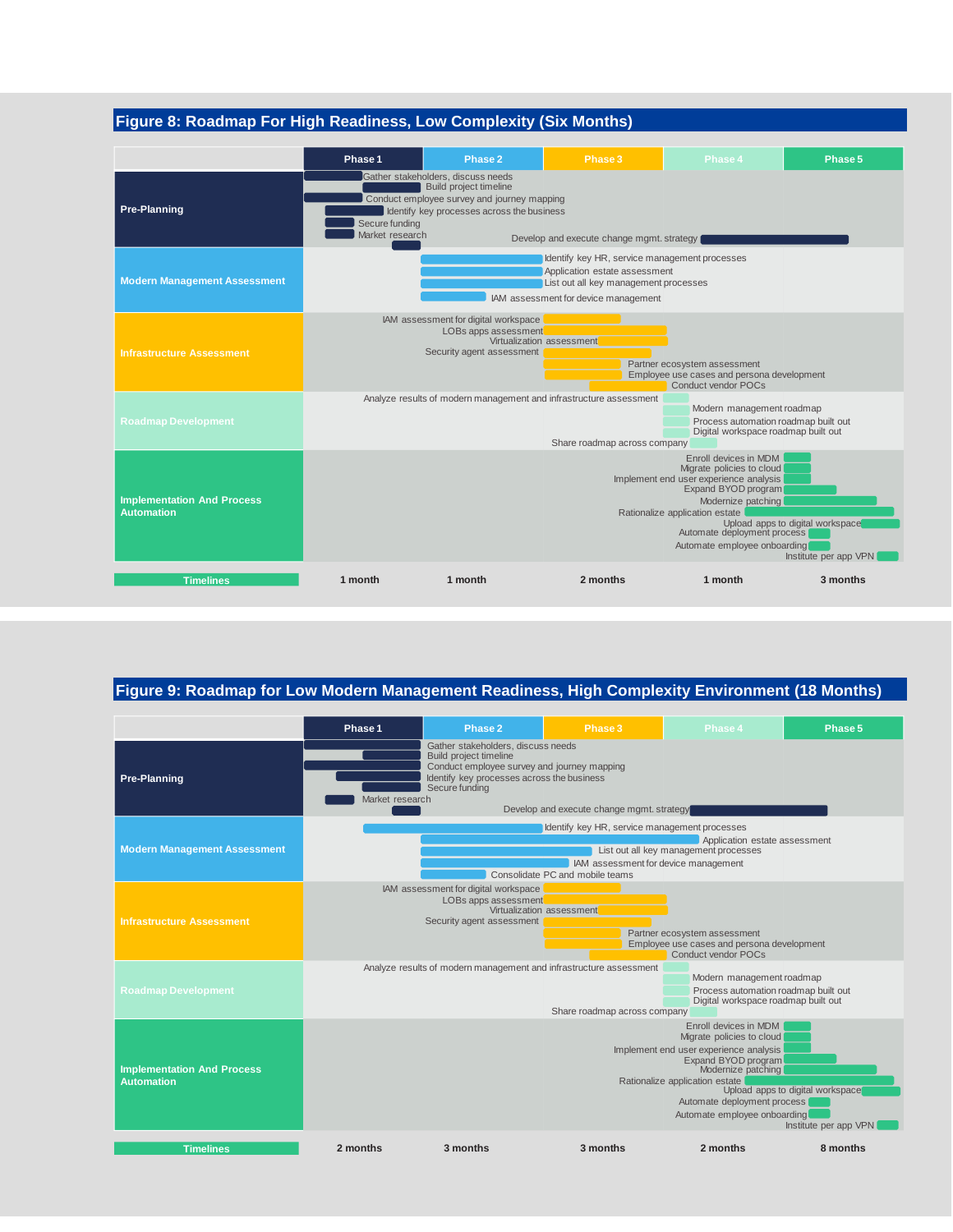### **Figure 10: Roadmap for Low Modern Management Readiness, Low Complexity Environment (12 Months)**

|                                                        | Phase 1                                                                                                                                                                                                                                                                                                 | Phase 2                                                                                                                                                                                              | Phase 3                             | Phase 4                                                   | Phase 5                              |  |  |  |  |
|--------------------------------------------------------|---------------------------------------------------------------------------------------------------------------------------------------------------------------------------------------------------------------------------------------------------------------------------------------------------------|------------------------------------------------------------------------------------------------------------------------------------------------------------------------------------------------------|-------------------------------------|-----------------------------------------------------------|--------------------------------------|--|--|--|--|
| <b>Pre-Planning</b>                                    | Gather stakeholders, discuss needs<br>Build project timeline<br>Conduct employee survey and journey mapping<br>Identify key processes across the business<br>Secure funding<br>Market research<br>Develop and execute change mgmt. strategy                                                             |                                                                                                                                                                                                      |                                     |                                                           |                                      |  |  |  |  |
| <b>Modern Management Assessment</b>                    |                                                                                                                                                                                                                                                                                                         | Identify key HR, service management processes<br>Application estate assessment<br>List out all key management processes<br>IAM assessment for device management<br>Consolidate PC and mobile teams   |                                     |                                                           |                                      |  |  |  |  |
| <b>Infrastructure Assessment</b>                       |                                                                                                                                                                                                                                                                                                         | IAM assessment for digital workspace<br>LOBs apps assessment<br>Virtualization assessment<br>Security agent assessment<br>Partner ecosystem assessment<br>Employee use cases and persona development |                                     | <b>Conduct vendor POCs</b>                                |                                      |  |  |  |  |
| <b>Roadmap Development</b>                             |                                                                                                                                                                                                                                                                                                         | Analyze results of modern management and infrastructure assessment                                                                                                                                   | Digital workspace roadmap built out | Modern management roadmap<br>Share roadmap across company | Process automation roadmap built out |  |  |  |  |
| <b>Implementation And Process</b><br><b>Automation</b> | Enroll devices in MDM<br>Migrate policies to cloud<br>Implement end user experience analysis<br>Expand BYOD program<br>Modernize patching<br>Rationalize application estate<br>Upload apps to digital workspace<br>Automate deployment process<br>Automate employee onboarding<br>Institute per app VPN |                                                                                                                                                                                                      |                                     |                                                           |                                      |  |  |  |  |
| <b>Timelines</b>                                       | 3 months                                                                                                                                                                                                                                                                                                | 1 month                                                                                                                                                                                              | 1 month                             | 2 months                                                  | 5 months                             |  |  |  |  |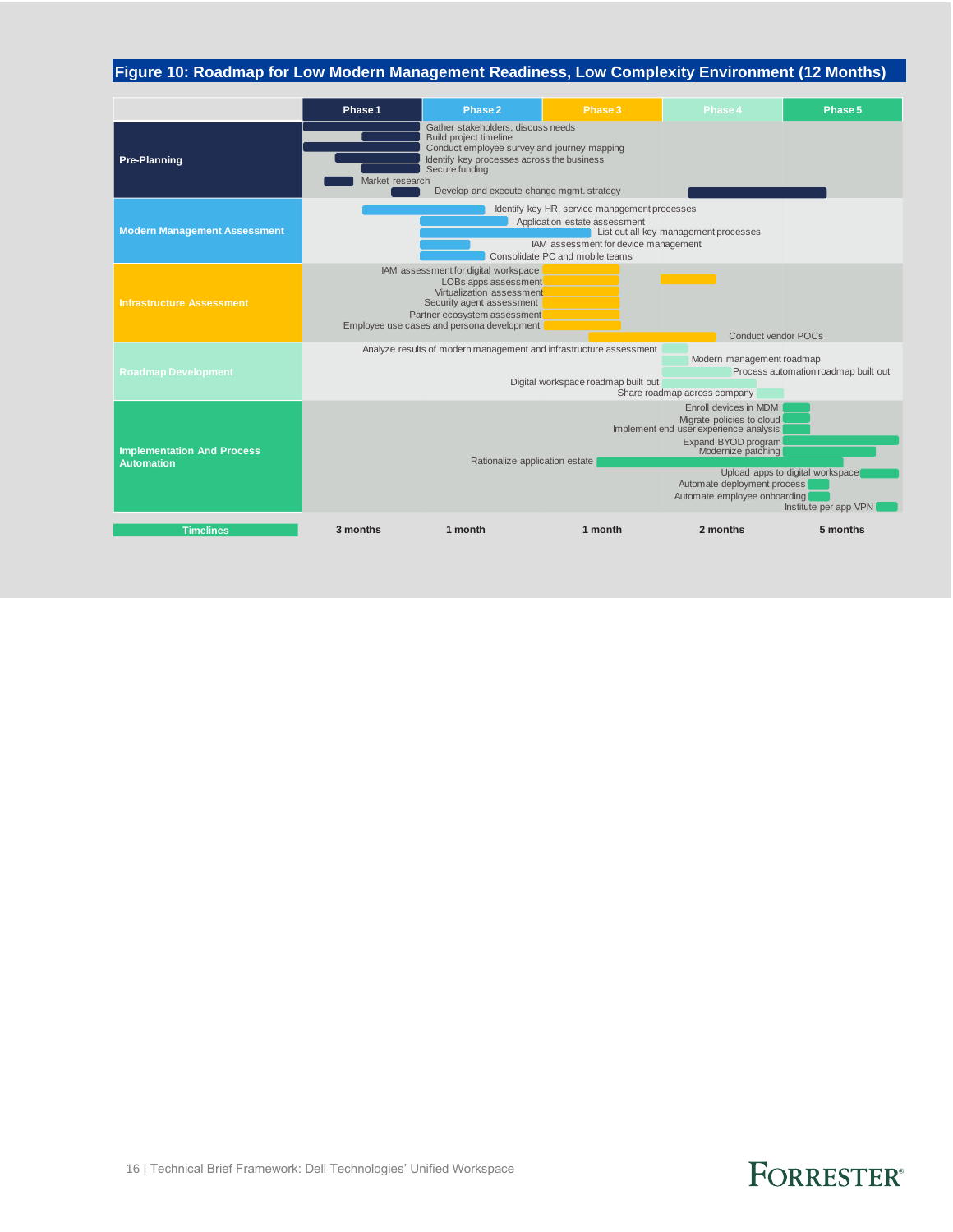## <span id="page-16-0"></span>**Phase 5: Implementation And Process Automation**

After developing the roadmap, it's time to execute the implementation of the digital workspace. Fundamentally, this phase has three main parts:

- › **Modern management migration.** This includes all the infrastructure pieces involved with modernizing the PC management infrastructure, including device enrollments, policy configuration, patch management modernization, and application rationalization.
- › **Process automation.** Once you've taken the preliminary steps to embrace modern management, you can start to automate processes. Some of these processes will be technical PC management processes, such as deployment and ongoing management. Others will be business processes, such as employee onboarding. It is important to note that you do not need to finish modern management migration to automate processes.
- › **Digital workspace delivery and optimization.** Save the pieces that impact employees the most for last. Once you've modernized management and automated some processes, you can begin to optimize the digital workspace with end user experience management and per-app VPNs.

### Steps For Modern Management Implementation

There are four key steps to embracing modern management (see Figure 11):

- › **Gain visibility.** This involves key steps like connecting on-premises domains to cloud-based identity systems, enrolling devices with mobile device management (MDM) profiles, and setting up conditional access for device compliance.
- › **Unify policy.** This involves transitioning legacy GPOs to modern Windows configuration service providers (CSPs) as well as utilizing cloud-based UEM policies to manage common policies such as BitLocker, passcode, etc.
- › **Modernize patching.** At this stage, IT teams take advantage of new Windows patching and start to leverage peer-to-peer update distribution.
- › **Rationalize applications.** This time-consuming phase involves dumping duplicate apps, virtualizing legacy apps, and refactoring some apps to run within an HTML5 browser.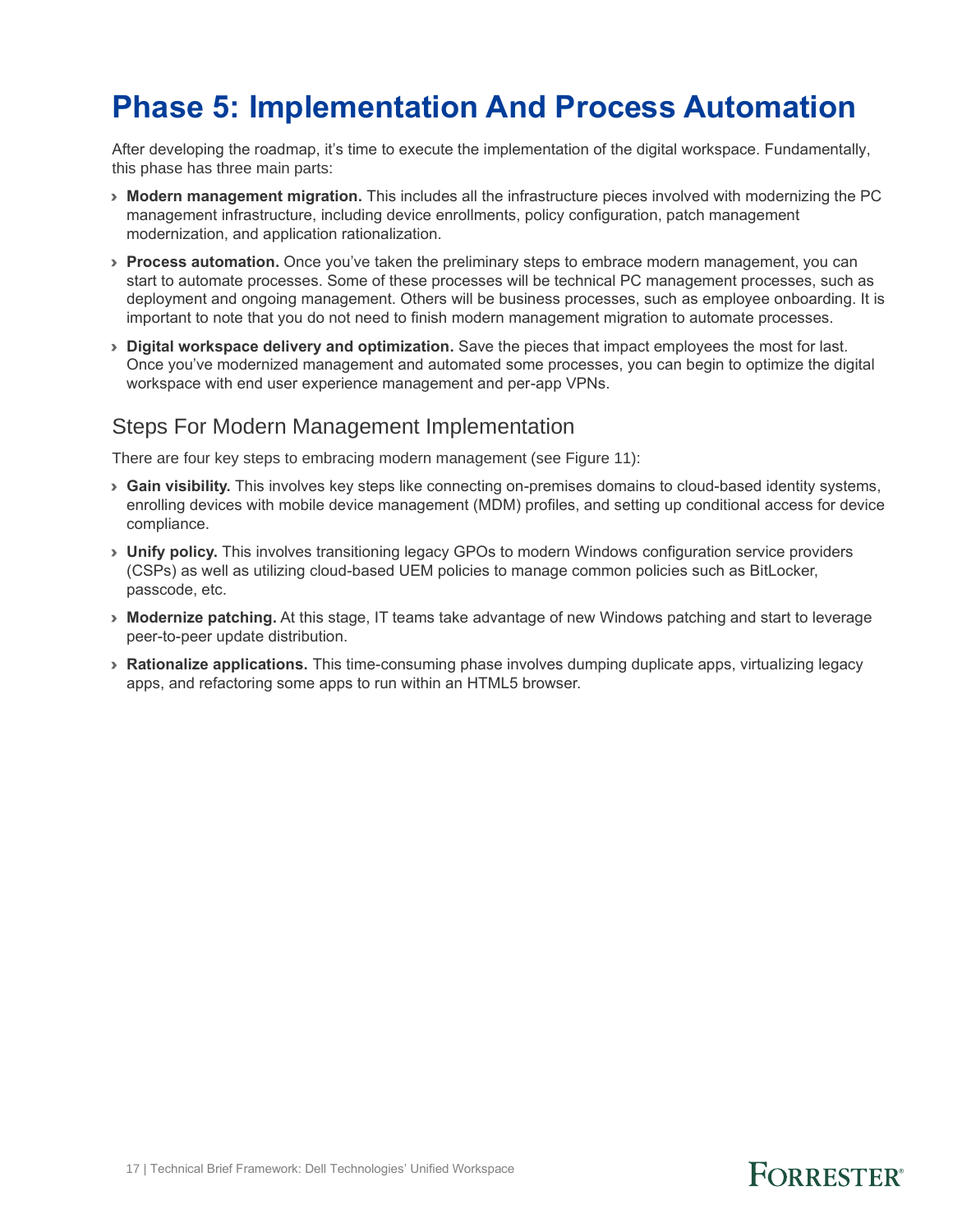### Process Automation Occurs Throughout Implementation

Through the first four phases of modern management migration, you'll increasingly be able to start automating technology and business processes. For example:

- › **Once you enroll devices with MDM, you can automate deployment.** Don't wait until you've rationalized all employee apps to begin deployment automation. Simply send your image, device configuration, profile settings, and identity details to the hardware manufacturer to automate device deployment.
- › **Once you sign contracts with an original equipment manufacturer (OEM), you can automate procurement cycles.** New procurement models such as PC-as-a-service (PCaaS) can automate tedious stages of the procurement process, such as renewals, order expansions and subtractions, and device swapouts.
- › **Once you ship an image to the OEM, you can begin leveraging predictive incident resolution.** As soon as your images and device profile information are in the hands of the OEM provider, end user experience management agents can be installed to help proactively detect and remediate end user experience issues, such as device and app performance, network latency, and failed authentications.
- › **Once you rationalize applications, you can implement self-service app downloads.** Once you've rationalized the majority of applications, you can start to automate the packaging and distribution of applications because: 1) you're relying on more modern applications and 2) you can simply link employee personas to specific sets of apps and deliver them in a self-service way that is based on user identities in the cloud.

| The Four Steps Of Implementing Modern Management |                                                                                                                                                                                                                                                                                                                                                                                                                                                                             |                                                                                                         |                                                                                               |
|--------------------------------------------------|-----------------------------------------------------------------------------------------------------------------------------------------------------------------------------------------------------------------------------------------------------------------------------------------------------------------------------------------------------------------------------------------------------------------------------------------------------------------------------|---------------------------------------------------------------------------------------------------------|-----------------------------------------------------------------------------------------------|
| Milestone                                        | <b>Key Steps</b>                                                                                                                                                                                                                                                                                                                                                                                                                                                            |                                                                                                         | Process automation unlocked at this step:                                                     |
| <b>Gain Visibility</b>                           | 1. Connect on-premises directory to cloud<br>2. Set up conditional access in cloud<br>Deploy modern MDM agent to PCs<br>3.<br>4. Ship image to OEM                                                                                                                                                                                                                                                                                                                          | *Self-service BYOD<br>monitoring tools<br>*Procurement automation<br>*PC staging, logistics, retirement | *OS deployment automation - standard image<br>*Proactive remediation with end user experience |
| <b>Unify Policy</b>                              | 1. Transition basic policies to MDM<br>Rationalize GPOs<br>2.<br>Transition GPOs to configuration service providers (CSPs)<br>3.<br>Reconfigure scripts in modern management<br>4.<br>Configure user profiles, policies and settings<br>5.                                                                                                                                                                                                                                  | apps<br>service management chatbot                                                                      | *OS deployment automation - legacy Win 32<br>*Self-service digital workspace with SaaS, IT    |
| <b>Modernize Patching</b>                        | Inventory of key distribution points<br>Transition to Windows Update for Business<br>2.<br>Embrace cloud distribution centers<br>3.<br>Develop distribution settings using risk-based approach<br>4.<br>Develop distribution rings<br>5.<br>Invest in P2P for bandwidth optimization<br>6.                                                                                                                                                                                  |                                                                                                         | *Automatic OS and patch with limited disruptions                                              |
| <b>Rationalize Application</b>                   | Gather inventory of all employee apps<br>1.<br>2.<br>Contact app owners<br>Dump duplication applications<br>3.<br>Determine if application is heavily used<br>4.<br>Determine if application is easy to modernize<br>5.<br>Modernize easy applications with HTML5<br>6.<br>Virtualize applications that aren't easy to modernize<br>7.<br>Buy off the shelf if virtualization and/or modernize is not easy<br>8.<br>9. Upload applications into digital workspace portfolio | *Automate employee onboarding<br>*Application packaging automation                                      | *Self-service digital workspace with legacy apps                                              |
| <b>Digital Workspace</b><br>Delivery             | Integrate virtual apps into digital workspace<br>2. Run campaign to drive awareness amongst employees<br>Implement per app VPN in digital workspace policies<br>3.<br>4. Conduct final employee satisfaction surveys using<br>monitoring solution                                                                                                                                                                                                                           | *Employee feedback collection                                                                           | *Automated connection to sensitive resources                                                  |

#### **Figure 11: Roadmap for Low Modern Management Readiness, Low Complexity Environment (12 Months)**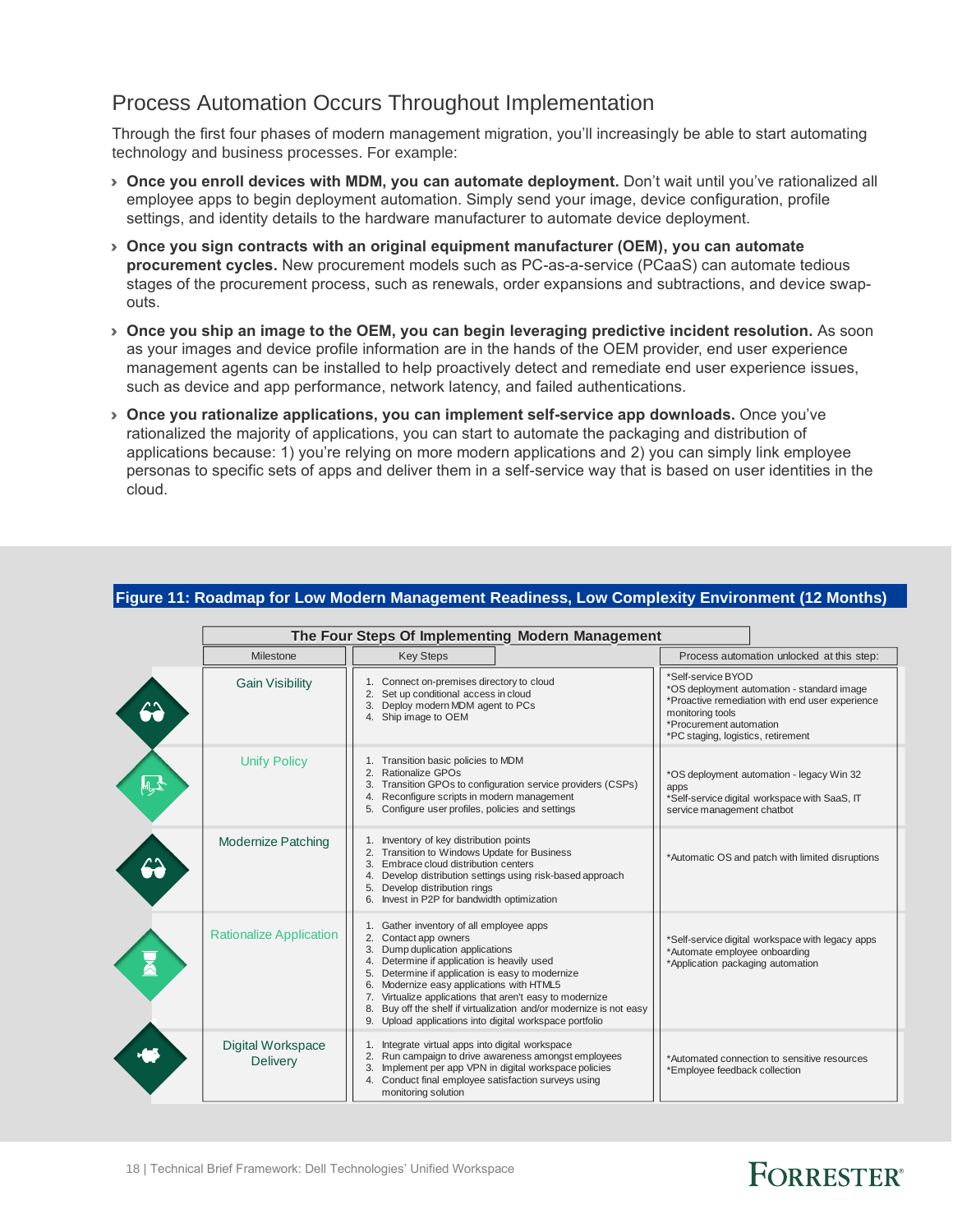› **Once you modernize patching, you can automate hardware and software updates.** Once your organization can transition from Windows Server Update Services to Windows Update for Businesses and set up distribution rings with conditional access, devices will automatically query for the latest patches.

### Digital Workspace Delivery Comes Last

After successfully moving to modern PC management, the final stage is expanding the modern model to encompass the entirety of the digital workspace. It also involves modernizing key employee-facing technologies. We do this step last because it's most likely to impact current employee productivity. Specifically, organizations in this stage will:

- › **Upload applications to the digital workspace.** This is an easy step, but it involves taking all of the rationalized applications in your portfolio and uploading them to your UEM console and OEM provider. It also involves linking any virtualized applications to the digital workspace.
- › **Create employee profiles and personas.** Here, organizations should delineate what employees, groups, and job functions should receive what entitlements in their digital workspace. That will include types of apps, workflows, device flexibility, etc.
- › **Expand digital workspace beyond corporate PCs.** Make the digital workspace available across all device types, including mobile devices and perhaps even wearables. You'll also want to consider whether you want to make it available to personally-owned devices (BYOD) as well.
- › **Substitute device-wide VPNs for per-app VPNs.** Instead of leveraging an insecure device-wide VPN for access to enterprise resources, modern management tools often rely on an always-on app to server encrypted VPNs (a.k.a. per-app VPN) for access. This smooths authentication friction but is very disruptive to daily end user productivity, so we leave it for last.
- › **Set up dashboarding to understand employee adoption.** Analytics is the last key step to the digital workspace journey. It helps you understand app adoption, productivity, degradations in end user experience, and more. Your reporting should cover all the devices, apps, and networks employees are utilizing.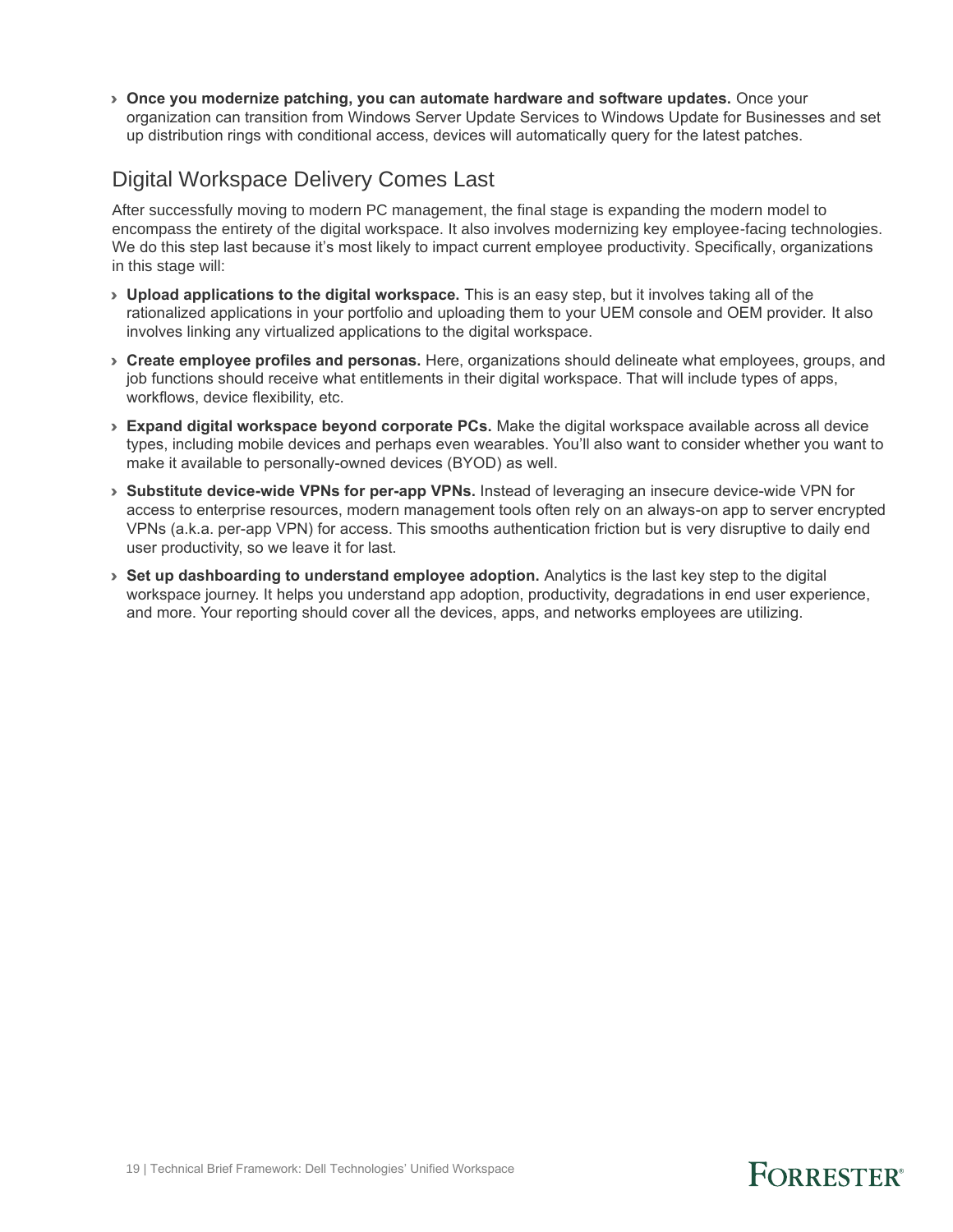## <span id="page-19-0"></span>**Appendix A: Methodology**

In this study, Forrester conducted an online survey of 232 VP+ decision makers with good knowledge of the current Digital Workspace potential, environment, and technical capabilities, at their organization. Dell commissioned Forrester Consulting to explore why customers are delaying the adoption of Unified Workspace because they see the change as too difficult and time-consuming. With the right technical support to understand the complexity of Digital Workspace combined with a solid understanding of the starting point and step, customers can achieve their Digital Workspace transformation faster than they think. We explore how. Questions provided to the participants asked the current application state, the state of cloud and cloud migration, state of workforce/employee environment, management tools, state of service management, state of security, and the level of process optimization. The study began in January 2020 and was completed in March 2020.